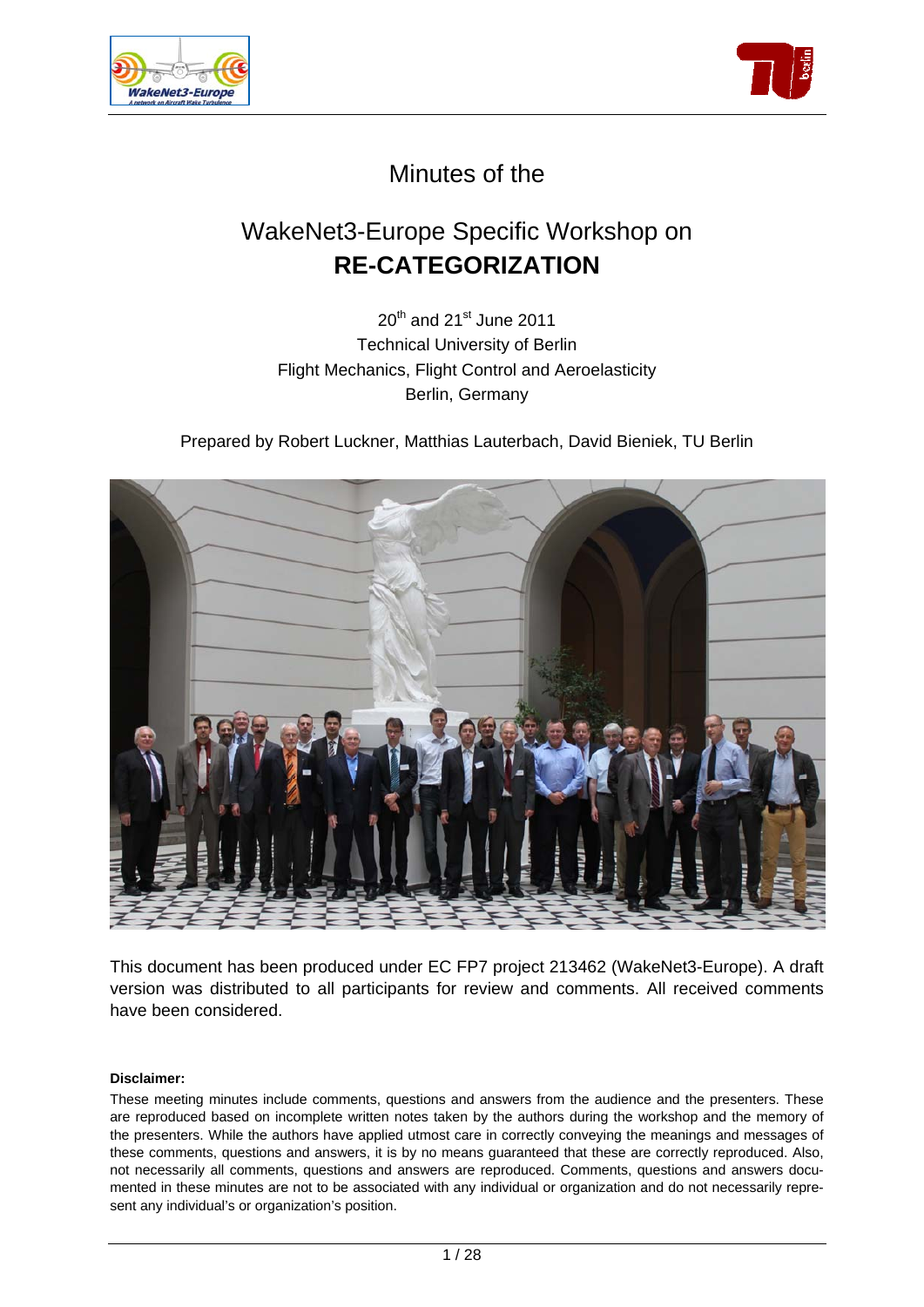





On June 20th and 21st, WakeNet3-Europe organised an international Specific Workshop on "Re-Categorization" at Technische Universität Berlin. Participants from industry, airports, air navigation service providers, authorities, pilot associations and research discussed how to define safe vortex separations. WakeNet3-Europe is a thematic network funded by the EC.

#### **MOTIVATION**

ICAO's definition of aircraft categories (HEAVY, MEDIUM, LIGHT) and corresponding separation distances was initiated by the advent of large jet airplanes (B747, L1011, and DC10) in the late sixties. Since then, national modifications of the rules were enforced in the US after incidents behind B757 (MTOW of the 757 is at the end of the MEDIUM category) and local modifications and interpretation of rules were introduced at certain congested airports. Additionally, a new category SUPER with additional separation was established for A380 by ICAO.

Definition of wake turbulence separation minima was always based on measurements and the interpretation of measured data - supported by models of wake vortex physics. A methodology for the definition of safe separations is lacking.

Obviously, current separation distances are safe. However, it is commonly agreed

- **that they are over-conservative under numerous conditions, and**
- that risk is not evenly spread over all aircraft pairs, i.e. a 20 to and a 100 to aircraft have the same separation following another 100 to aircraft, but the reaction of the smaller aircraft is certainly more severe, if an encounter occurs.

The RECAT initiative of EUROCONTROL and FAA has the objective to review the existing ICAO wake turbulence categories and associated category-wise separation minima for both departure and arrival operations and to define harmonized safe and adequate minimum wake turbulence separation standards. The task is split into three phases:

- Phase I: Optimised Categories (2011),
- **Phase II: Static pair-wise separation (delivered to ICAO in late 2013),**
- **Phase III: Dynamic pair-wise separation (2018).**

RECAT Phase I produced a Technical Report on the Safety Assessment and a Technical Report that describes the Methodology for Re-Categorization of ICAO wake turbulence standards. Both reports are currently reviewed by stakeholders in the ICAO Wake Vortex Study Group and shall be presented to the ICAO Air Navigation Commission for acceptance.

The methodology, which RECAT Phase I proposes for definition of separation standards, uses wake strength (circulation) and rolling moment coefficient as the hazard metric. It takes into account wake decay models derived from joint FAA and EUROCONTROL measurements. The future RECAT Phases, especially Phase III, may require and may benefit from more sophisticated methodologies. Such a methodology must be transparent and validated. Over the last years the available knowledge in wake vortex physics has improved significantly, a huge amount of data has been recorded in a significant number of campaigns and especially the Airbus wake vortex and encounter data base can be essential for model validation.

#### **WORKSHOP OBJECTIVES:**

- Stimulate the dialogue on methodologies, technologies, models and severity metrics for RECAT Phase II and III between experts from regulators, air traffic service providers, stakeholders (airlines, airports, pilots, and aircraft manufacturers) and research.
- **IDENTIFICATE IN A LOCATE 15 IDENTIFICATE I**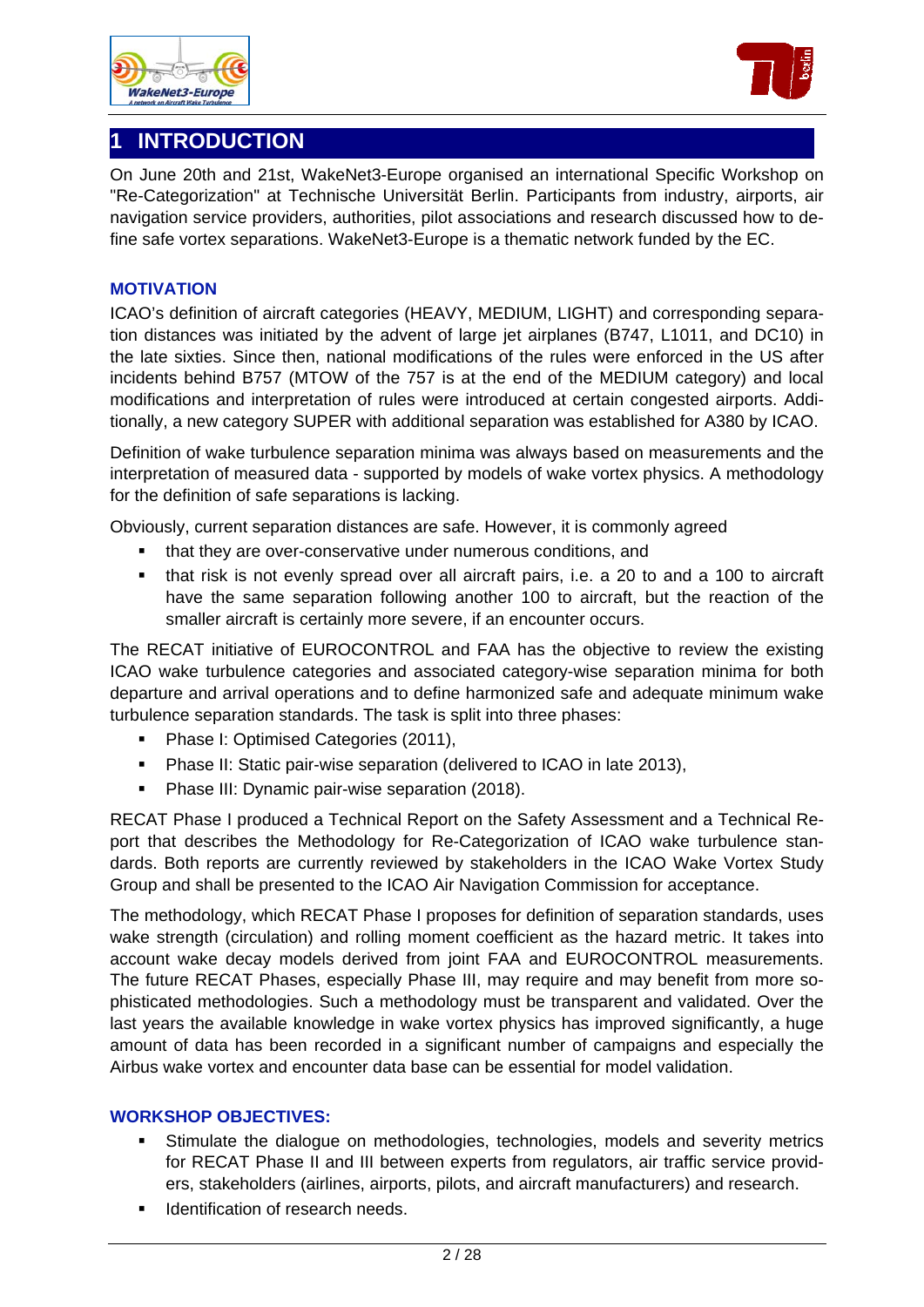



# **2 ORGANIZATION AND PARTICIPANTS**

#### **ORGANIZATION:**

Robert Luckner, Matthias Lauterbach, TU Berlin

# **PARTICIPANTS:**

The following, invited international specialists from Air Navigation Service Providers, Regulators, Industry, Research Centres and Universities participated (in alphabetical order):

| <b>Name</b>       | <b>First Name</b> | <b>Initials</b> | Organisation                                                       |
|-------------------|-------------------|-----------------|--------------------------------------------------------------------|
| Alkalay           | <b>Isa</b>        | IA              | Skyguide                                                           |
| <b>Bieniek</b>    | David             | <b>DBI</b>      | <b>Technical University of Berlin</b>                              |
| <b>Booth</b>      | David             | <b>DBO</b>      | EUROCONTROL                                                        |
| <b>Bryant</b>     | Wayne             | <b>WB</b>       | Federal Aviation Administration (FAA), USA                         |
| Delisi            | Don               | DD              | NorthWest Research Associates (NWRA, USA)                          |
| Desenfans         | Olivier           | OD              | M3Systems                                                          |
| Eriksen           | Peter             | <b>PE</b>       | EUROCONTROL                                                        |
| Gerz              | Thomas            | TG              | DLR, Oberpfaffenhofen                                              |
| Goodman           | Simon             | SG              | <b>NATS</b>                                                        |
| Kladetzke         | Jan               | <b>JKL</b>      | DLR, Institute of Robotics and Mechatronics, Oberpfaffen-<br>hofen |
| Konopka           | Jens              | <b>JKO</b>      | <b>DFS</b>                                                         |
| Lang              | Steven            | <b>SL</b>       | Federal Aviation Administration (FAA), USA                         |
| Lauterbach        | Matthias          | ML              | <b>Technical University of Berlin</b>                              |
| Luckner           | Robert            | <b>RL</b>       | <b>Technical University of Berlin</b>                              |
| Meyer             | Herbert           | HM              | <b>EASA</b>                                                        |
| Nicolaon          | Jean-Pierre       | <b>JN</b>       | <b>Federal Aviation Administration</b>                             |
| Reinke            | Andreas           | AR              | <b>AIRBUS Operations SAS, Toulouse</b>                             |
| Ross              | Matt              | <b>MR</b>       | <b>NATS</b>                                                        |
| Schwarz           | Carsten           | <b>CS</b>       | DLR, Institute of Flight Systems, Braunschweig                     |
| Speijker          | Lennaert          | <b>LS</b>       | <b>NLR</b>                                                         |
| Stehen            | Meiko             | <b>MS</b>       | <b>Technical University of Braunschweig</b>                        |
| <b>Tittsworth</b> | Jeffrey           | <b>JT</b>       | Federal Aviation Administration (FAA), USA                         |
| Tormey            | Peter             | <b>PT</b>       | CAA                                                                |
| Van Baren         | Gerben            | <b>GB</b>       | <b>NLR</b>                                                         |
| Wahl              | <b>Markus</b>     | <b>MW</b>       | <b>IFALPA</b>                                                      |
| Wendeberg         | <b>Steffen</b>    | SW              | <b>FRAPORT</b>                                                     |
| Winckelmans       | Grégoire          | <b>GW</b>       | <b>UCL</b>                                                         |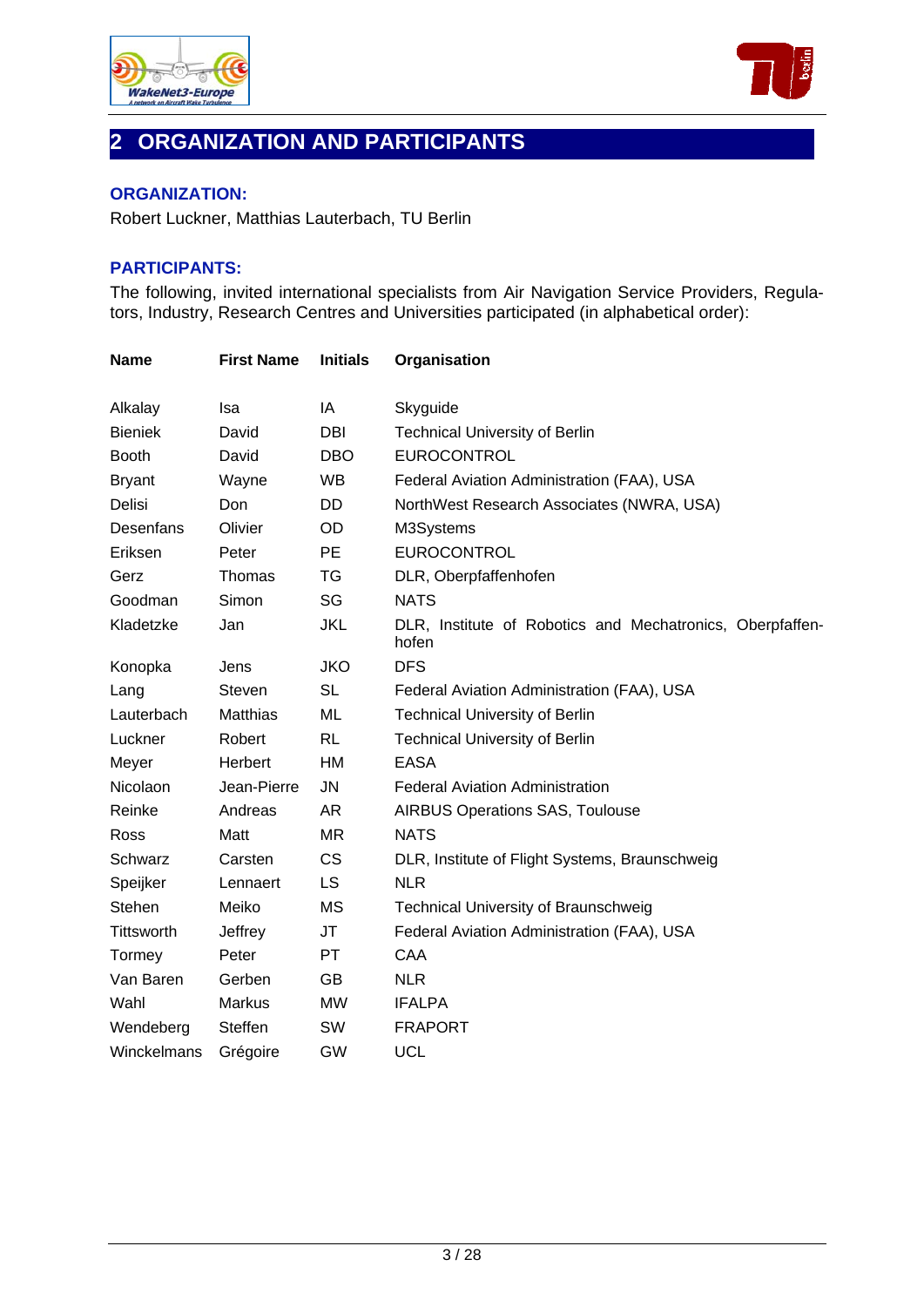



# **3 AGENDA**

|                                | 1 <sup>st</sup> day: RECAT status and next RECAT Phases                                                                                                      |  |  |  |
|--------------------------------|--------------------------------------------------------------------------------------------------------------------------------------------------------------|--|--|--|
| 09:00                          | Coffee, informal get-together (H 2038)                                                                                                                       |  |  |  |
|                                | Chairman: Robert Luckner                                                                                                                                     |  |  |  |
| 09:45                          | <b>Welcome &amp; Introduction</b><br>R. Luckner, Technische Universität Berlin                                                                               |  |  |  |
| 10:20                          | Wake Turbulence Re-Categorization Phase I Methodology and Safety Case<br>D. Delisi, NorthWest Research Associates / S. Lang, Federal Aviation Administration |  |  |  |
| 12:00                          | <b>Lunch (H 2038)</b>                                                                                                                                        |  |  |  |
|                                | Chairman: Robert Luckner                                                                                                                                     |  |  |  |
| 13:10                          | Wake Turbulence Re-Categorization Phase I Methodology and Safety Case<br>(continued)<br>D. Delisi, NorthWest Research Associates                             |  |  |  |
| 14:15                          | Coffee break (H 2038)                                                                                                                                        |  |  |  |
| Chairman: Peter Tormey         |                                                                                                                                                              |  |  |  |
| 14:25                          | <b>SESAR Joint Undertaking P6.8.1</b><br>P. Eriksen, EUROCONTROL                                                                                             |  |  |  |
| 14:55                          | SESAR projects 9.11 and 9.30<br>A. Reinke, Airbus                                                                                                            |  |  |  |
| Chairman: Jean-Pierre Nicolaon |                                                                                                                                                              |  |  |  |
| 15:30                          | <b>RECAT Phase II &amp; III</b><br>J. Tittsworth, Federal Aviation Administration /                                                                          |  |  |  |
| 16:45                          | <b>HELICOPTER OPS AS FOLLOWER &amp; WTS</b><br>I. Alkalay, Skyguide                                                                                          |  |  |  |
| 17:05                          | <b>End of Day 1</b>                                                                                                                                          |  |  |  |
|                                |                                                                                                                                                              |  |  |  |
|                                |                                                                                                                                                              |  |  |  |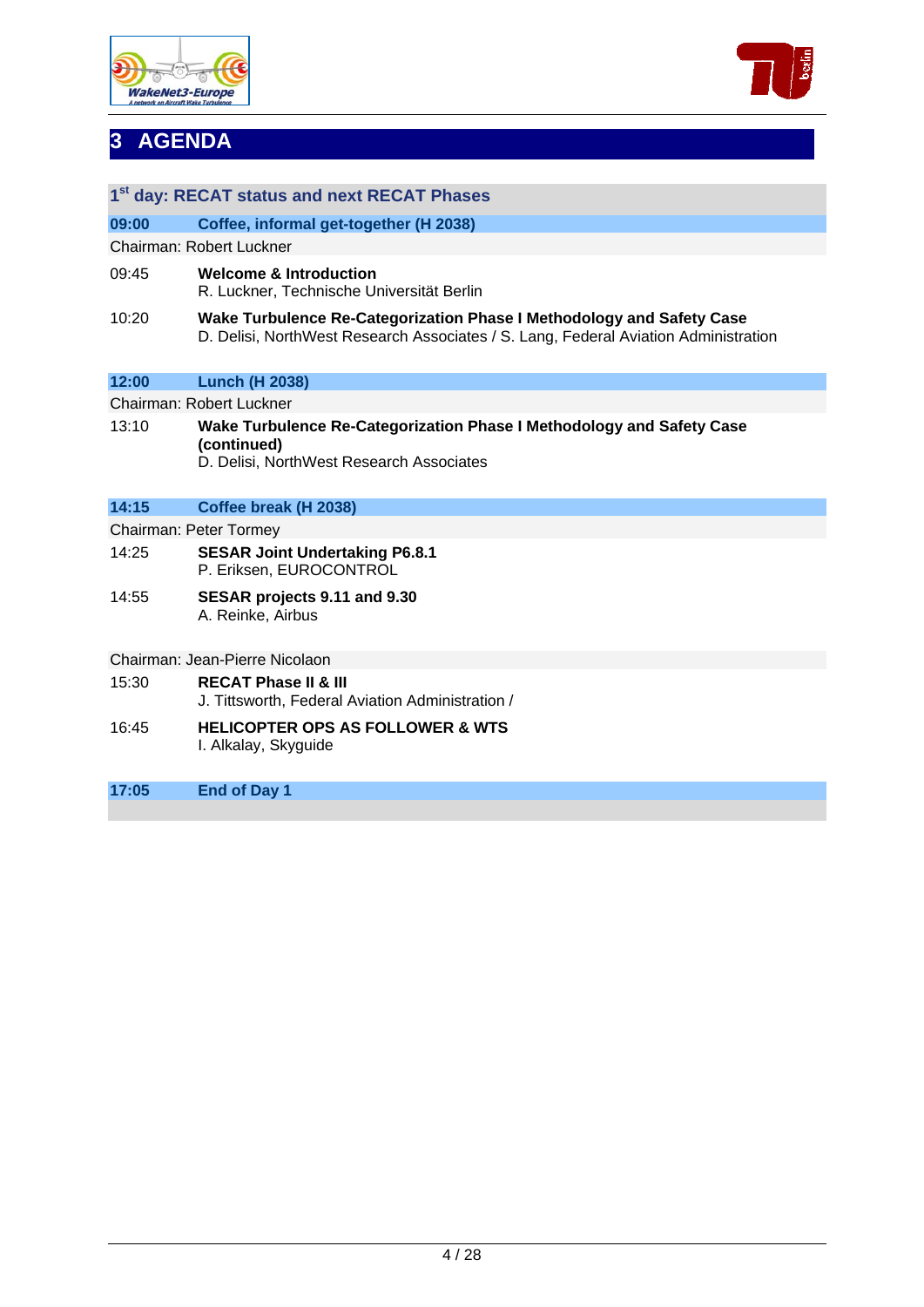



# **2nd day: RECAT Phase III**

**08:45 Coffee (H 2035)** 

Chairman: Robert Luckner

- 09:10 **Remarks on Models, Methods and Metrics for RECAT** R. Luckner, Technische Universität Berlin
- 09:45 **Models & Methods for RECAT Phase III A Perspective**  A. Reinke, Airbus
- 10:40 **Airport capacity effects of RECAT or: An airport view on RECAT** S. Wendeberg, Fraport AG
- 11:45 **ANSP considerations for methodology, models and severity criteria**  S. Goodman, NATS

#### **12:00 Lunch (H 2035)**

Chairman: Robert Luckner

- 13:00 **Aircraft Wake Vortices: Physics and UCL Models**  G. Winckelmans, Université catholique de Louvain
- 13:40 **DLR's Models and Systems for RE-CATEGORIZATION**  T. Gerz, Deutsches Zentrum für Luft- und Raumfahrt e.V.
- 14:20 **Wake Vortex Safety at NLR** G. van Baren, Nationaal Lucht- en Ruimtevaartlaboratorium
- 14:35 **Considerations for the Methodology to be used for RECAT Phase II and III** D. Bieniek, Technische Universität Berlin

#### **15:00 Coffee break (H 2035)**

Chairman: Robert Luckner

#### 15:25 **Research Needs Towards RECAT Phase II & III**

The objective of this session is to list research needs (methods, models and severity criteria), to identify whether they are addressed in European or American research programmes, and to define and prioritize open issues.

**16:00 End of the workshop**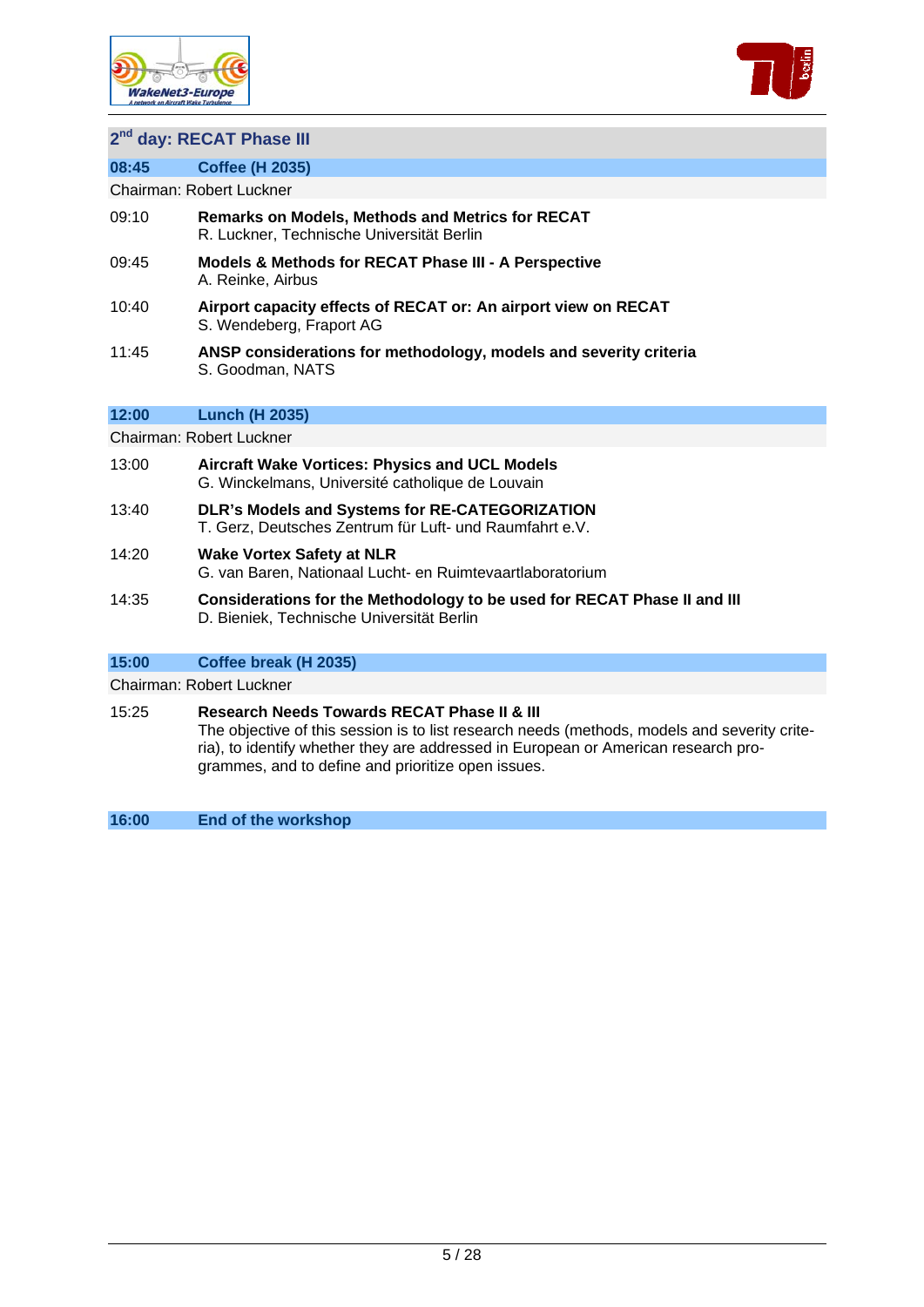



# **4 MINUTES DAY 1**

# **INTRODUCTION, LUCKNER (TUB)**

R. Luckner gave a short introduction to the RECAT topic referring back to the workshop on Wake Vortex Encounter Criteria that was held at TU Berlin in 2006, where the idea of recategorization and a plan for a respective project was first discussed. The objectives of this workshop were presented and the importance to identify research needs for future work towards RECAT Phases II and III was emphasised.

The presentation can be found here: [\[R. Luckner\]](http://www.wakenet.eu/fileadmin/user_upload/SpecificWorkshop_RECAT/TUB_Intro%20RECAT%20Workshop%20%28Luckner%29%20v1.pdf).

# **RECAT PHASE I – METHODOLOGY AND SAFETY CASE,**

LANG (FAA), DELISI (NWRA)

S. Lang presented the background of the RECAT project, the general objectives, the current status of RECAT Phase I and the schedule for Phases II and III. RECAT Phase I has been delivered to the ICAO for review. It was emphasised that both the current ICAO and the RECAT categorization systems can coexist and that each ANSP can decide whether, when and how to implement the RECAT system depending on the individual benefits. RECAT provides a global solution to reduce wake turbulence separation minima, but local implementations may differ among airports.

D. Delisi presented the RECAT Phase I methodology and the safety case giving a detailed talk on the complete process leading to the safety assessment. Assumptions made for Phase I (e.g. vortex decay function, approach speed profiles), the used data and the severity metrics were described and discussed with the audience. RECAT Phase I is based on 61 aircraft that represent 85% of the traffic of the busiest EU and US airports. Wake strength (vortex circulation) is used as the primary severity metric and a linear decay line has been identified from wake vortex measurements (at threshold) at US and European airports. Additionally, the induced rolling moment coefficient is used as a severity metric to justify a separation reduction for follower aircraft that are in the top end of the ICAO HEAVY category. RECAT Phase I proposes a 6 category system that is based on wing span as the primary parameter and on maximum takeoff weight and additional aircraft characteristics as the secondary parameters. For the RECAT Phase I system an average capacity gain of 4% (Europe) and 7% (US) is estimated in comparison to the current ICAO system. However, this benefit analysis does not consider individual procedures (as used by ANSP at highly constrained airports) that differ from the ICAO system.

The presentation can be found here: [\[D. Delisi](http://www.wakenet.eu/fileadmin/user_upload/SpecificWorkshop_RECAT/FAA_RECAT%20Talk%20Berlin%20062011%20%20ver4.pdf)].

# *Discussion (Questions/Answers, Remarks)*

*Questions were raised during the presentation.* 

- IA: ICAO officially puts A380 into the HEAVY category. It is not in a separate category.
- DD: Yes that is correct. It is a HEAVY with special separation minima requirements.
- SG: At Heathrow we also see a peak of reported vortex encounters at the glideslope intercept, not only at the threshold. So safety should be addressed along the complete glidepath, especially at the intercept.
- JT: The risk of vortex encounters on the final depends on the local procedures implemented by the ANSP. This is difficult to address from a global perspective. Whether there is a change in the risk of vortex encounters through RECAT or whether RECAT will provide a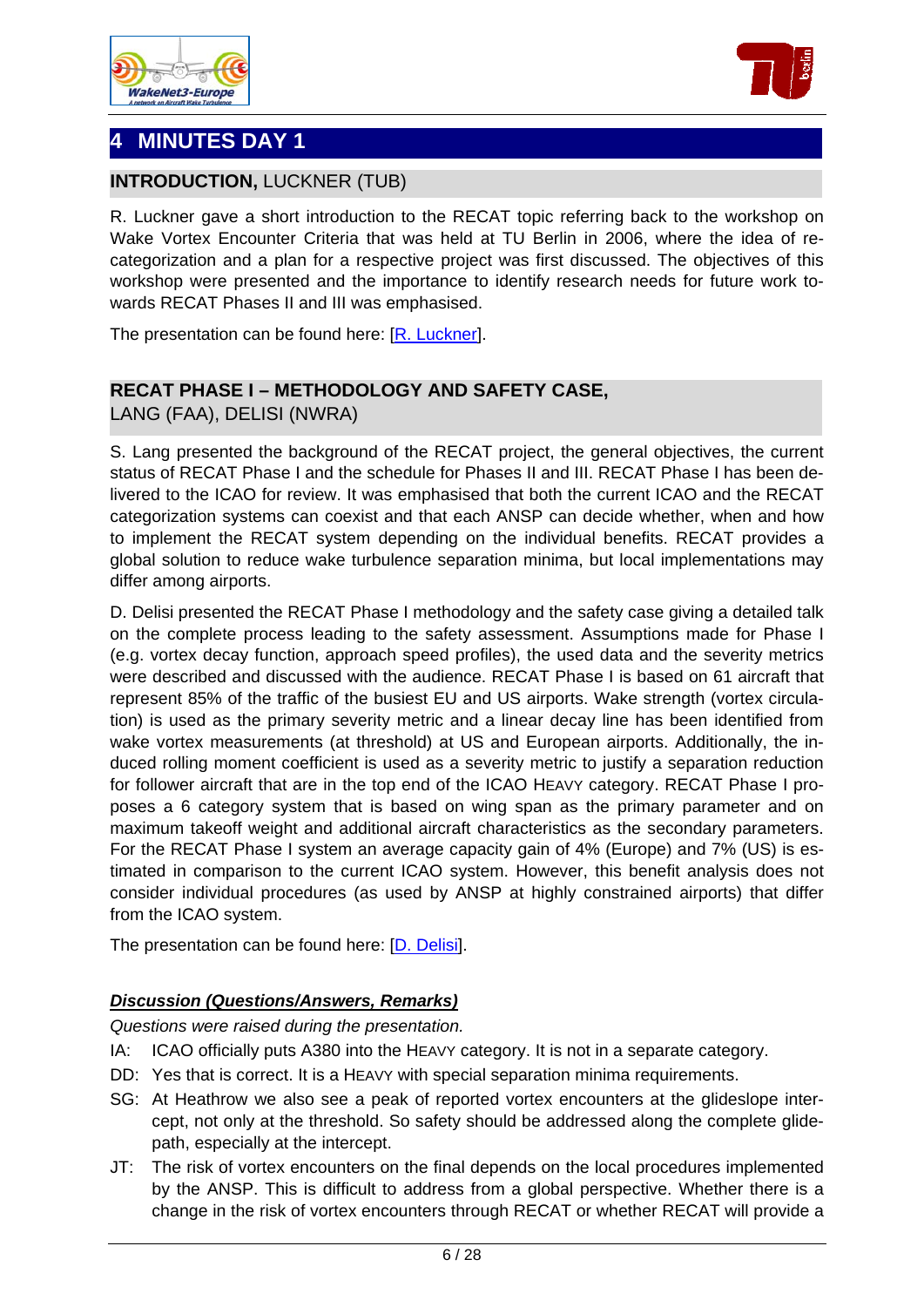



capacity gain depends on the local implementation by the ANSP. RECAT looks at this from a global point of view.

- IA: Implementation will be difficult. I am concerned that we are overestimating what a small ANSP can achieve. There should be as much as possible guidance from a global perspective.
- SL: ICAO does not go into the implementation of the systems. For example, if an airport has more vortex encounters at glideslope/localizer intercept because of the local procedure (e.g. MEDIUM aircraft turning on lower behind a HEAVY aircraft turning on from above) then the local ANSP has to determine whether the procedure is acceptable or whether it should be changed.
- SG: The main assumption for RECAT is that current ICAO separations are safe. Have we really seen enough cases to say that this is true? There are about 5 million possible combinations in the RECAT methodology. Have these been "tested" significantly often at the stated wind conditions with the aircraft at the separation minima? I am not suggesting an answer.
- IA: An ICAO state letter requested wake vortex encounter data base. But, only a minority European ANSP were able to establish it.
- SL: There is a lot of space for growth and improvement. We have received reports from some ANSPs, other were saying the data are intellectual proprietary.
- PT: ICAO is making progress to develop a useful report form for vortex encounters.
- SG: There are variations in local practices and procedures and I know that RECAT does not consider these but in order for us to present a safety case for a specific airport we need to consider these. We need to extend the concepts and analysis to the local procedures and also to local data.
- TG: (*referring to slide 29*) Does it reflect the right physics if you normalize all circulation data to  $\Gamma_0$  at an initial height above ground of  $b_0$ . This may be true for vortices IGE but not for those NGE/OGE.
- DD: We took data up to 2.2 $\cdot$ b<sub>0</sub> so the data includes IGE and NGE data. We did not just take IGE data. We then normalized all data to  $b_0$ .
- TG: Is this really correct? Physics are different for IGE, NGE and OGE vortices.
- DD: Do you have data that suggests that it is not correct for IGE and NGE?
- JT: We do not consider the methodology to be perfect, but with respect to the ICAO MTOW practice we achieved an improvement with this methodology. We use NGE/IGE data because at this point you cannot avoid the wake any more. On the glideslope the main safety mechanism is wake avoidance.
- GW: I agree, however if the RECAT system has to be applicable to the whole glideslope, decay slope will be different at higher altitudes than the one determined with the IGE/NGE data.
- SL: We focussed on the threshold as that is the position where the distance between the generator and the follower on approach is minimal – due to the compression.
- AR: You focused on the threshold because there is no significant number of pilot reports at other situations. Locally (e.g. Heathrow) we see reports at higher altitudes. It is still not clear when a pilot reports. I think it would be interesting to see additional evidence/prove (other than common sense that an encounter close to ground is most critical) why we do not have to look at situations other than those close to the ground.
- JKO: 15 years ago, when we started with the wake vortex warning system, the assumption that we do not have to consider the vortices at higher altitude (because they descend out to the flight path of the follower) was questioned by pilots. No proof has been provided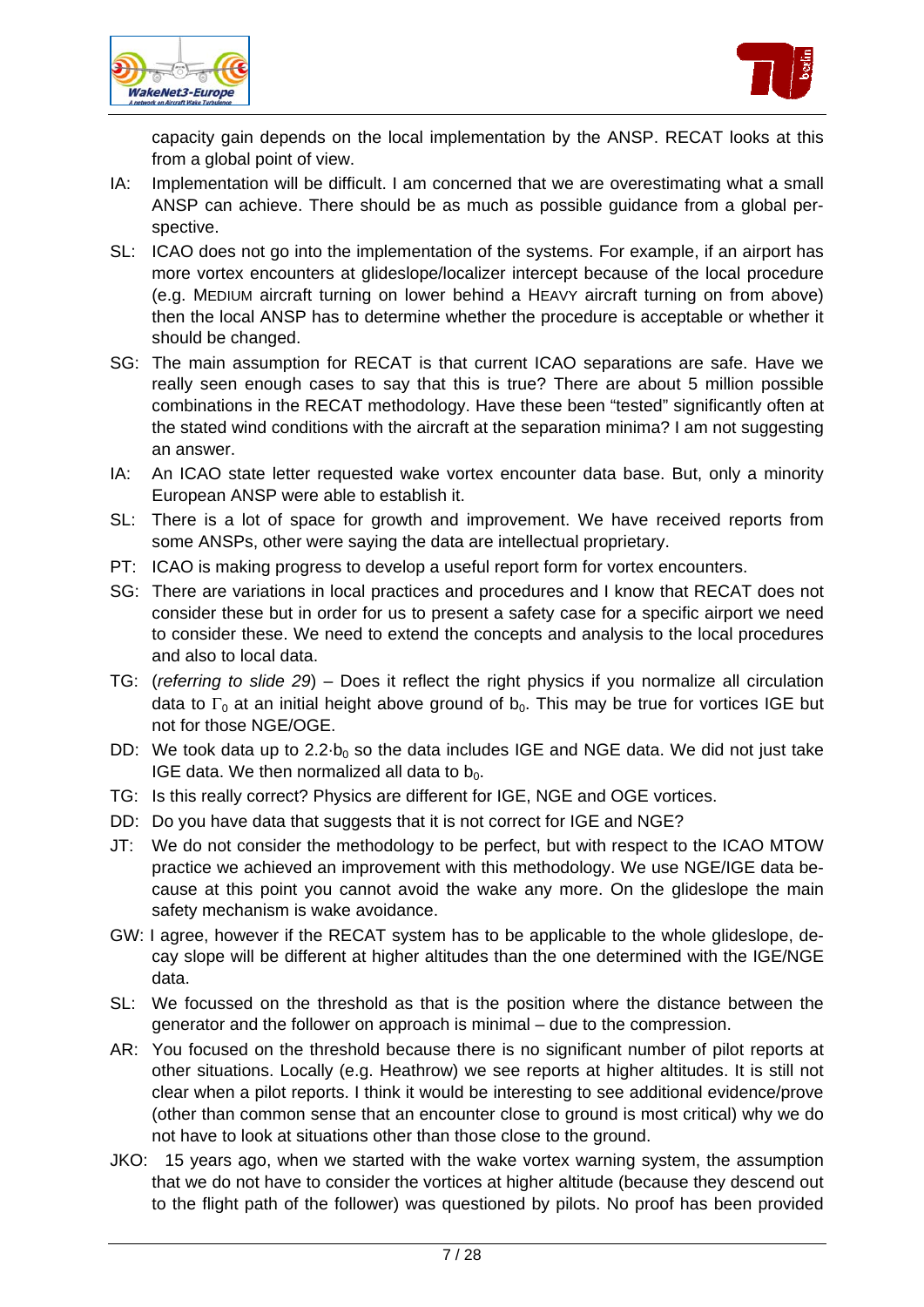



for this assumption in the last years and I am afraid that we will get into the same discussions again if we propose a change of the system that is based on this assumption.

- AR: How do you argue that using the upper 95% confidence interval bound (for the decay line) is conservative for the relative safety assessment?
- DD: Because the same decay line is used for both systems, ICAO and RECAT.
- GW: The decay line of RECAT may be correct for IGE/NGE, but for OGE the decay slope will be much slower. For OGE the decay will decrease.
- DD: Yes that is true. For OGE the decay line T\* would be higher.
- GW: Is it OK for ICAO that you base RECAT only on the wake behaviour IGE/NGE, especially if the system shall be applicable for the whole glideslope? At higher altitudes you may have longer lasting wakes.
- DD: Yes, but at higher altitudes the wakes descend. For us the situation close to the ground is the most critical one.
- RL: There is a lot of spread in the circulation data for one aircraft. Why is that?
- DD: This is just the spread that we have. There may be a variety of reasons for that.
- TG: We expect the longest lasting lifetime observations from the pulsed LIDAR, not from windline or continuous wave LIDAR measurements. What you measure is not the lifetime of the vortex, it is the observation time (i.e. the time that the vortex is in the LIDAR range). You should expect longer lifetimes than those you have measured.
- DD: There are a lot of questions raised in your remarks. You also have to consider whether at  $T^*$  = 7 you are already in the region of Crow instabilities or whether the vortex has moved out of the observation region. Do you agree that the decay line we have identified is a reasonable one to use?
- TG: Yes, the RECAT report should be more precise. In the report "lifetime" should be replaced by "observation time".
- PT: Should we be concerned about the outliers above the decay line?
- DD: Well, these outliers also apply to ICAO, not just RECAT.
- RL: (*referring to slide 40*) I know that many airlines use 1000ft as the stabilization altitude. So is 500ft conservative?
- JN: In CAT I you can use 500ft, for CAT II and III you would have to use 1000ft.
- DD: I have to think about whether 500ft is conservative.
- AR: The results for "max. median allowable circulation under ICAO rules" are mainly driven by HEAVY generator aircraft (A380, B747, A340). How large is the spread if we compare e.g. a MEDIUM follower behind a HEAVY, MEDIUM and SMALL generator? How large is the spread in circulations seen under current ICAO rules?
- DD: I don't have these numbers here right now but they can be calculated quite easily.
- SL: We have these numbers available.
- IA: How does this methodology and the assumptions (e.g. speed profile, MLW) transfer to the departure case?
- DD: We used MTOW and approach speeds + 20kts for departure. We made different assumptions for approach and departure because they are different situation. The departure case is not part of this presentation.
- AR: If the large generator aircraft have the most influence on the RECAT results we should look at how well the decay line represents these aircraft.
- DD: We did that. It fits very well.
- AR: For the optimization of the categories, did you include traffic mix data on the occurrence of specific aircraft pairings?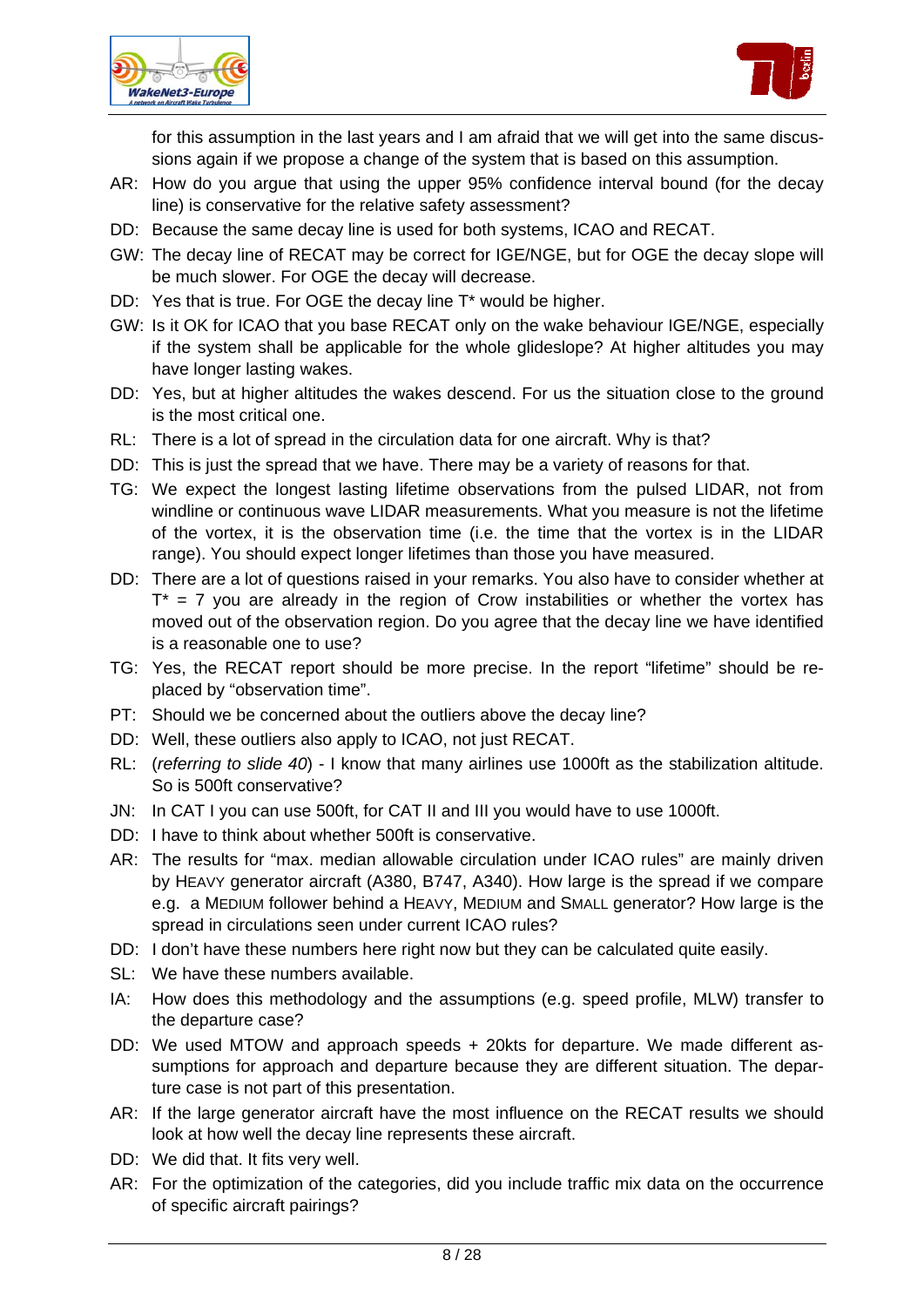



- DD: We included the traffic mix but we do not have data on specific aircraft pairings. If we had that data we would incorporate the traffic mix in a different way.
- AR: You use total separation (sum of the 61 x 61 matrix) as a capacity metric. From an airport/airline perspective capacity is a question of payload. This is not reflected by your metric. I think it would be an easy extension of the methodology to use payload or passenger seats as a metric. I assume it would also be easy to convince stakeholders of such an extension.
- DD: Operationally you bring in aircraft, not passenger seats. That's why we did not use such measures for RECAT Phase I.
- SL: For RECAT Phases II and III it would probably be good to consider such metrics. It is not hard to do that.
- PT: In RECAT the capacity gain is calculated in relation to ICAO rules. You really won't get this capacity gain because airports such as Heathrow currently use systems different from the ICAO 3 class system. These procedures already produce a capacity gain in relation to ICAO. Also there are other variables such as runway occupancy time (ROT) that will determine the real capacity gain. The RECAT capacity gain is a pure RECAT vs. ICAO comparison. It does not take the current practice at specific airport into account.
- DD: Yes this is correct. We used 50sec ROT and 2.5nm MRS.
- SL: There are many other constraints, e.g. taxi way location, that are very specific to airports. So for RECAT we looked at capacity from a global perspective.
- SG: I think RECAT Phase I will not facilitate a capacity increase at Heathrow because of the operational procedures and constraints. RECAT Phase II is where we are looking for more tailoring of the categories towards individual airport operations.
- PT: Harmonization of the practices around the world is an important element of RECAT Phase I so that we have a common understanding and baseline when moving towards Phase II and III.
- IA: In the wake vortex task force we were informed that the RECAT sorting of aircraft is based on multiple parameters such as wings span, wing loading and others. Here I see a sorting based only on wing span.
- JT: What was told at the wake vortex task force, that the aircraft are sorted based on multiple parameters (MTOW, wing span, approach speed), is correct. Comparing capacity gain for wing span vs. MTOW sorting was just done for initial sorting prior to the category optimization. This simple wing span sorting was not used in the safety assessment.
- GW: Circulation scales like weight divided by span. Did you look at a sorting of this kind?
- DD: We looked at one like that. Either weight divided by span or span squared. As I recall it did not produce as much capacity gain as for wing span sorting.
- AR: 1. For RECAT you extrapolate the measured circulation data with a linear decay model to a region of  $\Gamma^* = 0$ . I don't completely agree with that because I have seen other LIDAR data where the curve becomes flat at  $T^* > 4$ . So extrapolation to  $T^*$  around 6 has to be done very cautiously.

 2. You state that the data distribution is nearly Gaussian. Did you check whether the distribution is affected by  $T^*$  itself, meaning that there is a different data distributions at  $T^*$  = 2 compared to  $T^* = 4$ ?

DD: No, because I think we don't have enough data for that. If you did that the circulation decay line would come down so what we have done is conservative.

Concerning the decay at later stages ( $\Gamma^*$  < 0.2): I think there is still a debate in the community whether this is real or a measurement "phenomenon". I am not sure what to do about this region.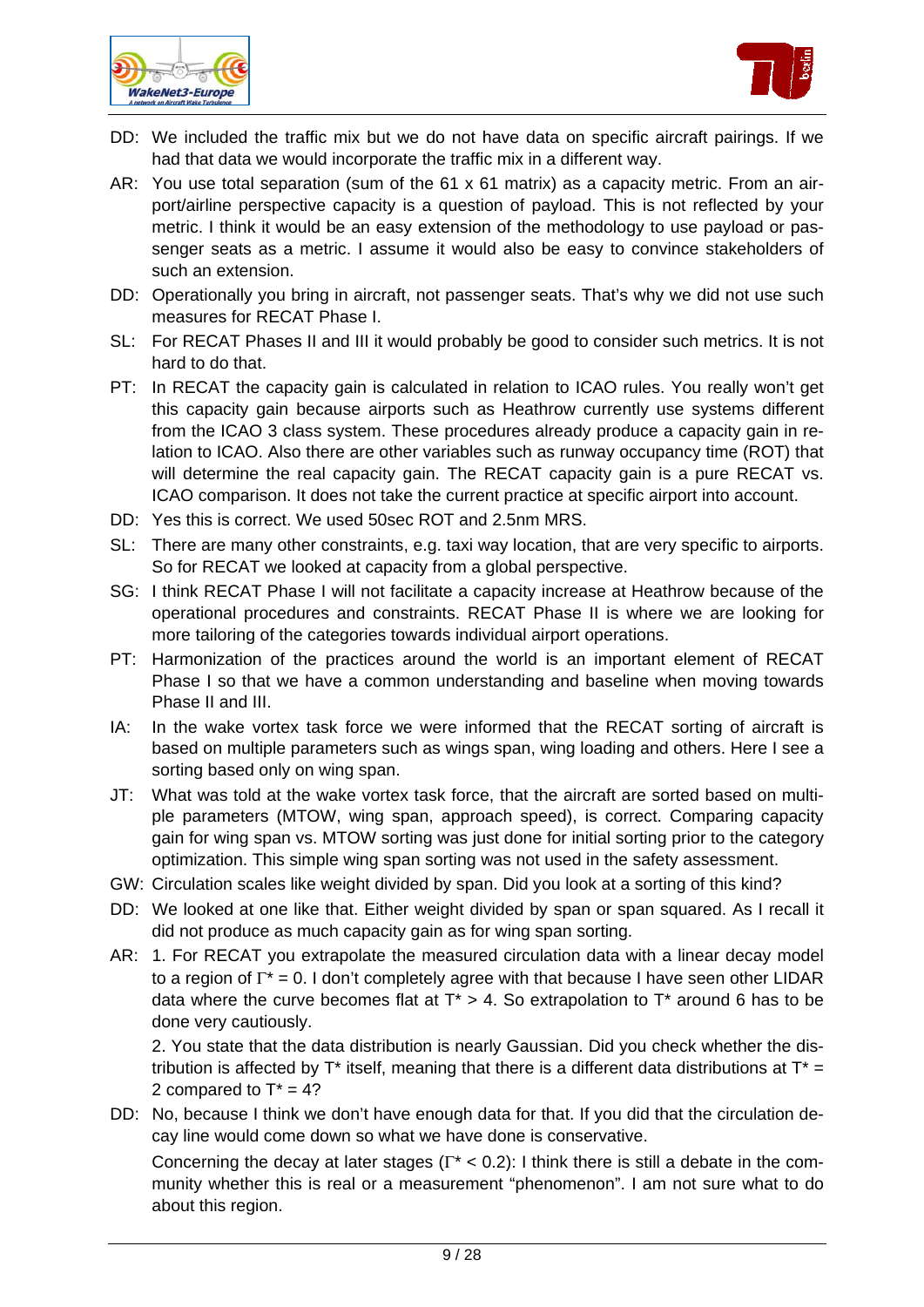



- AR: But you still use this region for the risk calculation in the same way that you use those parts of the decay line where more data is available.
- DD: There is not much data available in this region.
- AR: This does not justify the use of a certain model. In the risk calculation this part of the linear model becomes important because it is used for the survival probability. So it contributes roughly 50% to the risk calculation (severity x probability) even though there is not much data to support the linear decay model at these late stages (T\* around 6).
- DD: I think a decay model that is more flat at the end would not have much effect on the risk calculation results.
- AR: I think the biggest changes from RECAT can be seen for the category C generator aircraft, e.g. MD-11, B767-300. MD-11 vortex measurements were not used for the decay line because less than 50 vortex tracks were available. The B767-300 vortex data is not represented well by the decay model. However, both aircraft experience the biggest changes by the RECAT methodology. Did you look at the data of these aircraft specifically?
- DD: Yes, we looked very extensively at these aircraft. We convinced ourselves that the results are OK, especially for the MD-11 because it is so different (small wingspan).
- JKO: You plot all your data non-dimensional but your actual measurement was not nondimensional because you measure all the vortex data at the same position. For small aircraft the vortex might not be IGE while for the larger aircraft it is. So for large aircraft the distribution of your data is more towards IGE, while for the small aircraft it might be skewed more towards OGE. However, you fit everything with the same curve.
- DD: Yes, but for RECAT we are interested in the heavier generator aircraft because those are the ones that produce the more hazardous wakes. We do not focus so much on the smaller generator aircraft.
- JKO: This is not what I meant. I meant that for HEAVY aircraft you measure at  $0.5b<sub>0</sub>$  while for SMALL aircraft you measure at  $2b_0$ . Then you fit everything with one dimensionless curve.
- AR: RECAT results are mainly affected by the HEAVY generator aircraft. This is where the biggest change happens. To compute results for these heavier aircraft you use a decay curve that also includes measurements from SMALL aircraft. Is it OK to put the smaller aircraft for which you have measurements at larger heights (e.g.  $> 2b_0$ ) into a decay model that you then apply to compute results for the heavier aircraft? You could have fitted a model only for those aircraft that matter.
- DD: The FAA worked closely with EUROCONTROL on the decay fit, and we looked at it in detail. Over 74% of the measurements of vortex circulation that were used in the fit came from HEAVY aircraft, and the rest came from MEDIUM aircraft. No data from SMALL aircraft were used in the fit. Thus, the decay fit is derived mostly from HEAVY aircraft, but also from MEDIUM aircraft, since those aircraft are also affected by RECAT. Consequently, the idea that we used circulation data from SMALL at large altitudes and combined it with circulation data from HEAVY aircraft at lower altitudes is not correct.

# **SESAR JOINT UNDERTAKING P6.8.1,** ERIKSEN (EUROCONTROL)

P. Eriksen presented the SESAR project 6.8.1 which intends to develop solutions for a flexible use of wake turbulence separations. The project consists of three steps:

- 1. Time-based separations (2013)
- 2. Weather dependent separations accounting for transport of vortices (2015)
- 3. Dynamic pair wise separations (2017)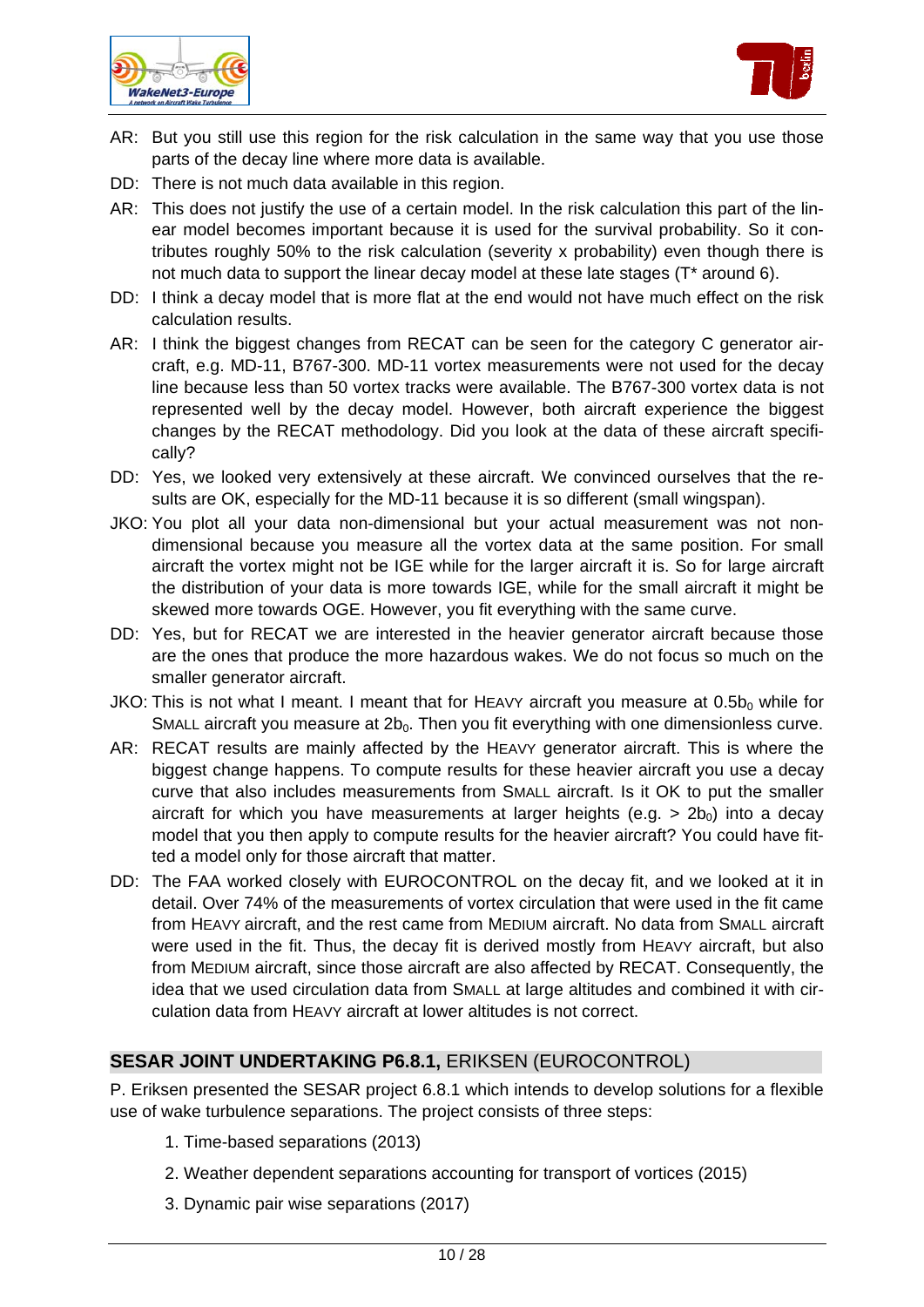



Implementation of the concepts is not part of SESAR since it is a R&D project. Steps 1 and 2 shall ideally be verified within the timeframe of the project but verification for step 3 will have to take place outside SESAR. Step 3 of the project is closely linked to RECAT Phase III.

The presentation can be found here: [\[P. Eriksen](http://www.wakenet.eu/fileadmin/user_upload/SpecificWorkshop_RECAT/Eurocontrol_WakeNet%20Europe%20-%20June2011%20-%20SJU%20P681.pdf)].

# *Discussion (Questions/Answers, Remarks)*

- TG: When does verification of step 3 take place?
- PE: Dynamic pair wise separation is a goal but personally I don't think we will achieve the same maturity level for step 3 as we will for steps 1 and 2.
- PT: Implementation will be handed over to ANSP?
- PE: Yes, implementation is not part of SESAR. It is a R&D project.
- PT: So verification in the context of SESAR 6.8.1 is not equal to implementation?
- PE: That is correct.
- TG: How is this project linked to RECAT?
- PE: There is an overlap for RECAT Phase III and SESAR 6.8.1 step 3 as both address dynamic pair wise separations. So we should work together at these stages but that should not be a problem for the partners. RECAT Phases I and II have nothing to do with SESAR 6.8.1 steps 1 and 2.
- TG: Can you translate the time-based separation to a space-based separation so that there could be a link between the first phases/steps?
- PE: Yes.
- TG: I think the link between RECAT Phases I and II and SESAR steps 1 and 2 should be anticipated because SESAR step 3 will not be as mature as the previous steps.
- TG: How are NextGen and RECAT linked?
- SL: NextGen counts on wake separation solutions. All solutions that are developed in RE-CAT will go into NextGen.
- RL: Aiming at research needs: If we want to have dynamic pair wise separations ready by 2017 we have to start developing the required models and methods now. We see today that only a small number of the models that are available today are used in methodologies such as RECAT. Researchers that develop such models and methods are often not aware of requirements such as conservatism or safety analysis for 9000 aircraft. To have the required models ready by 2017, the research has to be aware of what models are needed.
- PE: That is a weakness of SESAR, not only in the area of wake vortex.

# **SESAR P9.11 AND P9.30,** REINKE (AIRBUS)

A. Reinke presented the scope of SESAR projects 9.11 and 9.30. The objective of these projects is to develop wake encounter prevention systems (WEPS) based on vortex encounter prediction, alerting and avoidance (WEPS-P, P9.11) and wake encounter alleviation (WEPS-C, P9.30). WEPS-P requires air-to-air data link and a model based prediction of possible vortex encounters. WEPS-C shall use a new short range on-board LIDAR sensor to detect the vortex disturbance and generate appropriate control surface deflections through improved flight control functions. Aircraft equipped with such a system might be allowed to use reduced vortex separation minima especially when aiming at dynamic pair wise separations. In order to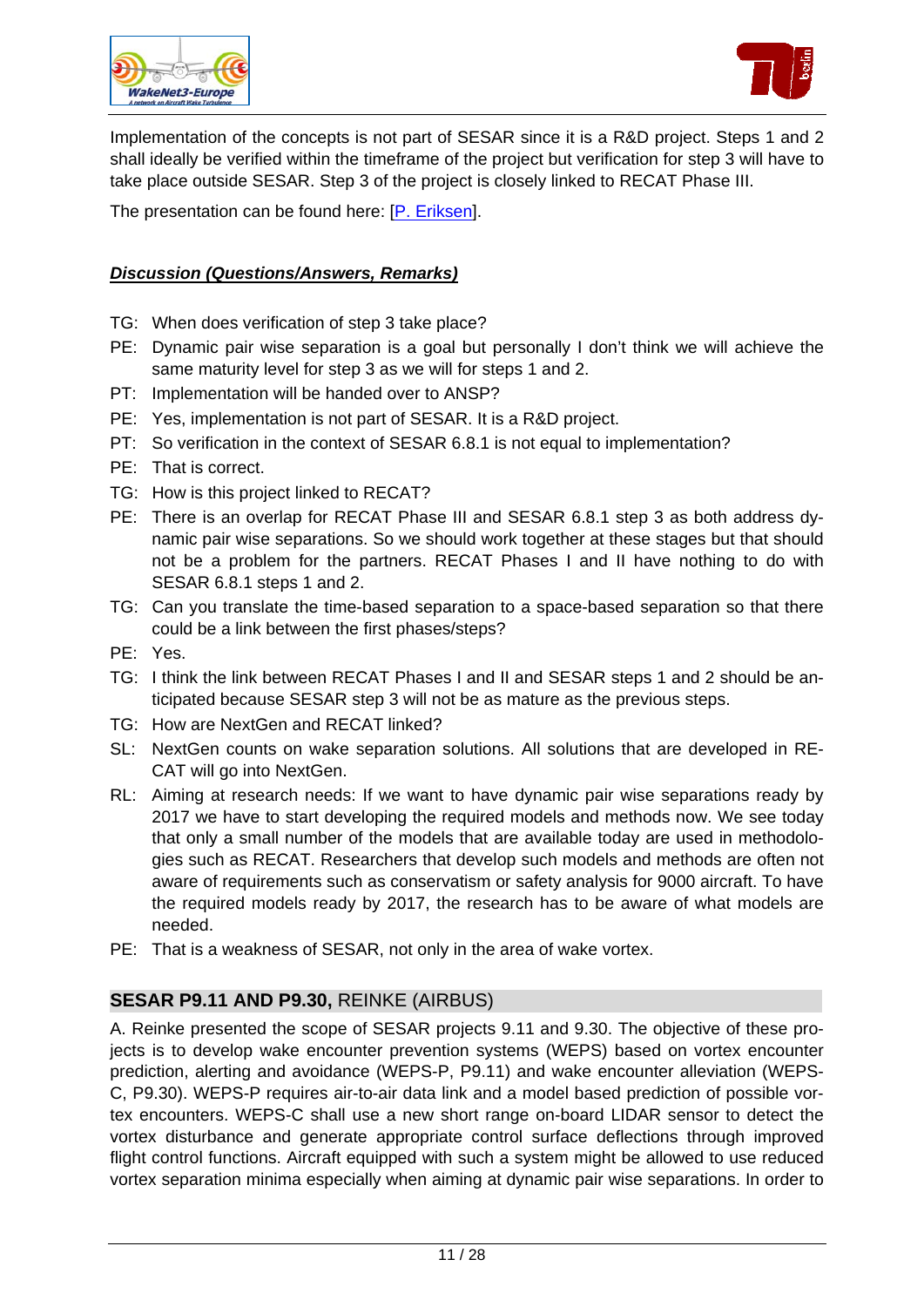



evaluate the effects of WEPS-C in the sense of a RECAT methodology we need severity metrics that account for the dynamic reaction of an aircraft during a vortex encounter.

The presentation can be found here: [A. Reinke].

# *Discussion (Questions/Answers, Remarks)*

- AR: A severity model that is part of a methodology such as RECAT should be a dynamic simulation that accounts for a WEPS-C system. It could also be a mathematic generalization of bank angle response that is based on data/parameters/characteristics of different aircraft types.
- DD: So you are thinking about a wake encounter model?
- AR: Yes, you cannot do without.
- DD: You would still use a decay model to get the circulation and then you would use a dynamic wake encounter model to get a bank angle response.
- AR: Yes. I think we have to look at both, models and data. If the models show certain behaviour this could generate more confidence in the data and vice versa. For the dynamic pairwise separation we need a simplified wake encounter model that is validated by measurements for different aircraft size classes.
- RL: What is the impact of such a system as WEPS-C on RECAT Phase III? If the system is perfect we would not need RECAT Phase III anymore. We could potentially go down to minimum radar separation if we can guarantee that with such as system a wake encounter will not be harmful. Is there a dependency between RECAT Phase II and III and such a system?
- DBO: From the ATC side, RECAT Phase II and III will give you the separations to implement. A system like WEPS-C is only available to certain aircraft and is only a safety net. It cannot replace RECAT Phase II and III.
- SL: The RECAT solutions are applicable globally without additional funds. Airbus will not provide a system like WEPS-C for free to everybody.
- IA: I have a problem with the term "safety net". There is a clear established policy at the European level on what "safety nets" are and what their purpose is. It is also hard to imagine that ATC can manage selective separations for aircraft with such a system. ATC can only move in small evolutionary steps.
- AR: I see RECAT Phase III as an enabler for ATC support systems that could deliver dynamic separations that also account for systems such as WEPS-C. Also, if in RECAT Phase III the metric is the actual aircraft vulnerability to the wake encounter, then this enables to consider something like WEPS-C.

# **LEADER/FOLLOWER STATIC PAIRWISE (RECAT PHASE II),**

# TITTSWORTH (FAA)

J. Tittsworth presented RECAT Phase II giving details of the schedule and overall objectives with respect to continuing the work started in Phase I. The tentative schedule for RECAT Phase II includes delivery of the recommendations to ICAO by late 2013. It will implement static pairwise separation minima that are independent of fleet mix. In contrast to the 6 category system of RECAT Phase I, the RECAT Phase II system can be optimized specifically to any individual airport in order to achieve further capacity gains. The methodology for Phase II shall use metrics and methods from Phase I, possibly refined and enhanced to include manu-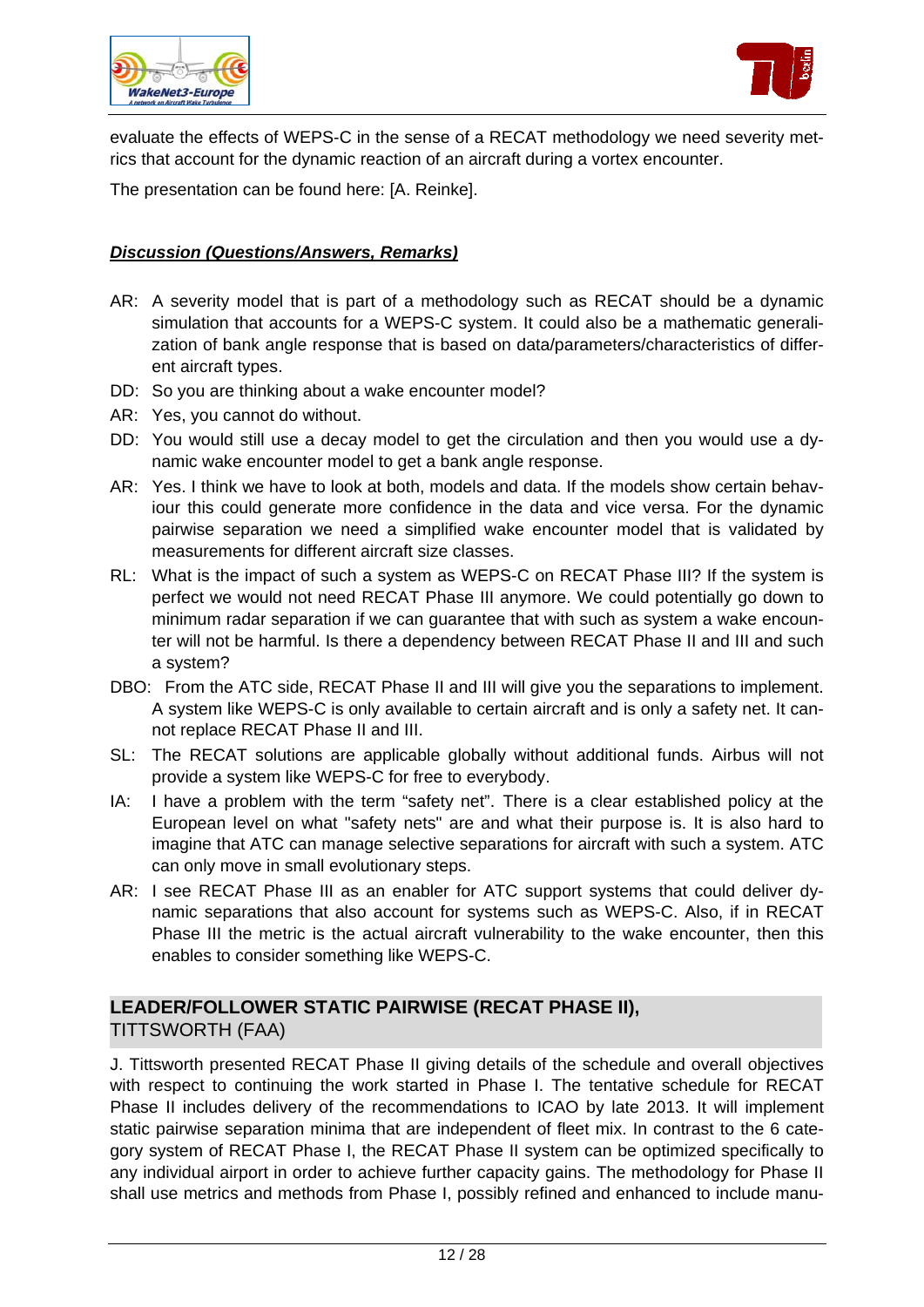



facturer provided aircraft performance data. Additional recommendations from stakeholder will also be considered. The presentation raised the question how complex the RECAT Phase II system will actually be. While there are potentially 1200 x 1200 aircraft pairings (based on aircraft types), 25 aircraft might cover 99% of an airport's traffic mix, so a 25 x 25 matrix would be sufficient in that case. Each ANSP is free when and how to implement a RECAT Phase II system as both RECAT systems and the current ICAO rules can co-exist.

The presentation can be found here: [\[J. Tittsworth\]](http://www.wakenet.eu/fileadmin/user_upload/SpecificWorkshop_RECAT/FAA_Leader-Follower%20Static%20Pairwise%20%28RECAT%20Phase%20II%29%20ver4.pdf).

# *Discussion (Questions/Answers, Remarks)*

- RL: If you say "can coexist" does it mean one airport uses ICAO, the other uses RECAT or can it also mean RECAT is used in the morning and ICAO in the afternoon?
- JT: I cannot imagine an ANSP wanting to do that (referring to the second option), but they could.
- AR: Why does there have to be a separation matrix (possibly as large as 9000 x 9000). With the RECAT methodology we have a mathematical model that computes minimum SD for each aircraft based on a number of important aircraft parameters. Why can't we use such a mathematical model instead of a matrix?
- JT: We could. Such a tool is possible and could support the approach controller in separation management. That same tool would not support the management tasks of the controller directing the traffic to the airport. A matrix would simplify things by providing a smaller and simpler set of variables that could support a bigger picture further downstream to prepare the traffic flow when coming into the airport.

You would also have to automate everything at the same time to make it more dynamic.

- PT: Human factors issues are going to outweigh some of the things we suggest here if the right controller tools are not available. There is no way a controller can remember and implement a dynamic 25 x 25 or 10 x 10 matrix consistently. You should also be careful suggesting two adjacent airports using different matrices but the same ATM controller feeding both airports.
- SL: The goal of RECAT Phase II is not to give specifics on the implementation e.g. for adjacent airports. RECAT will only provide available data for the ANSPs to decide about to implement the system.
- TG: But the goal for RECAT Phase II is really to provide the separation for all pairs of the 61 aircraft?
- SL: Yes, but not just the 61 as they only make up 85% of the traffic mix.
- RL: I understand that harmonization is one of the goals of RECAT Phase II, but if each airport implements an individual system than there is no harmonization anymore.
- DBO: From a RECAT perspective harmonization means a common standard. RECAT produces the separation minima for aircraft pairs. The ANSP then has the choice how they interpret these minimum separations, whether they use them directly (if the tools are available), whether they put certain aircraft pairs into a group or whether they stick to the ICAO classes.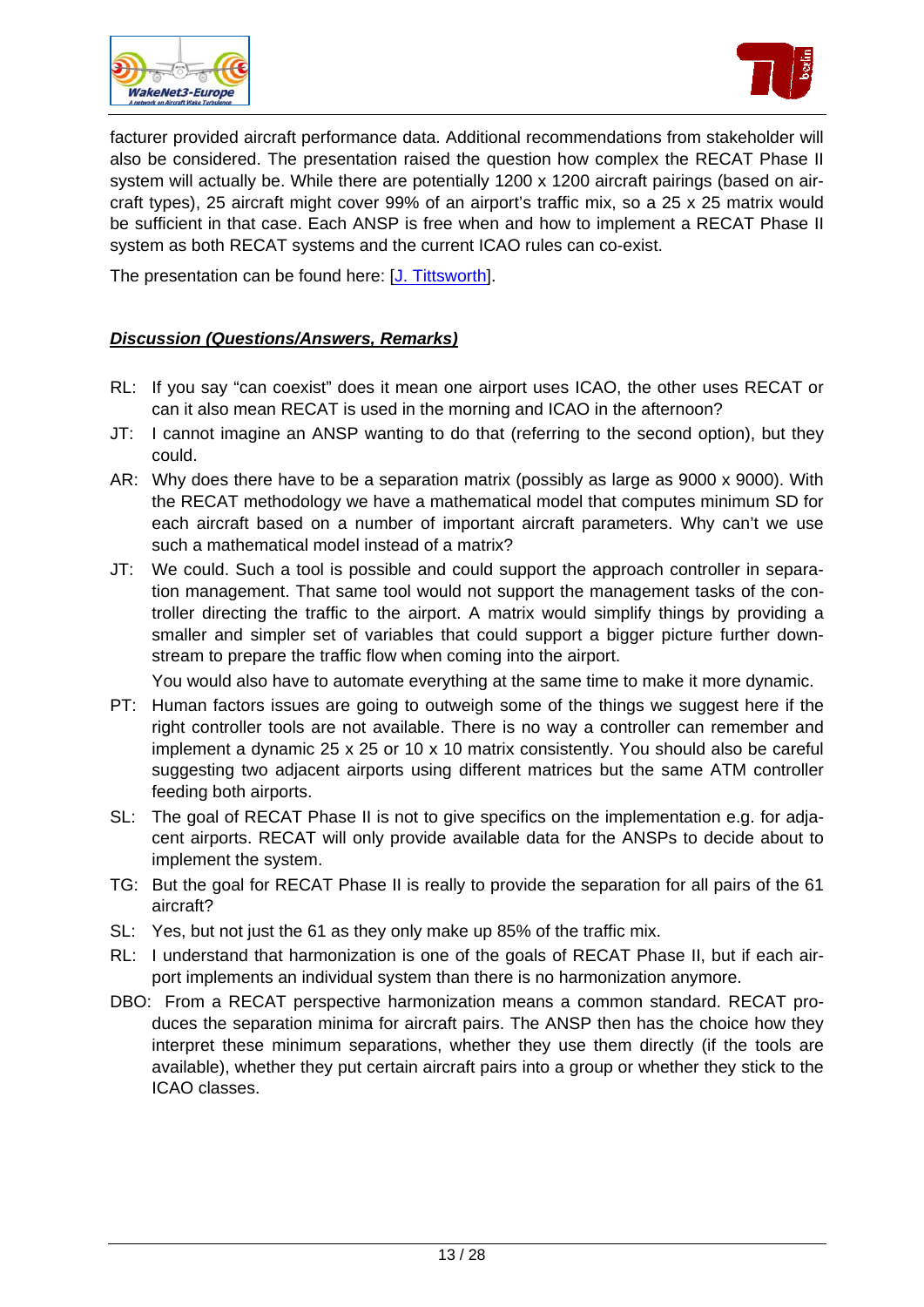



# **DYNAMIC PAIRWISE (RECAT PHASE III),** TITTSWORTH (FAA)

J. Tittsworth presented the RECAT Phase III overall objectives. A detailed project schedule or methodology does not exist yet. However, some elements of RECAT Phase III are already underway now (such as CREDOS, Heathrow TBS, WTMA-S). At later stages RECAT Phase III will include wind dependent and vortex decay driven solutions for which ground-based and airborne weather sensors and wake monitoring systems are needed. Also there are plans to apply RECAT Phase III to the en-route situation. Some general thoughts on models and metrics for RECAT Phase III were discussed.

The presentation can be found here: [\[J. Tittsworth\]](http://www.wakenet.eu/fileadmin/user_upload/SpecificWorkshop_RECAT/FAA_Dynamic%20Pairwise%20%28RECAT%20Phase%20III%29%20ver4.pdf).

- SL: There is no agreement established between SESAR JU and the FAA regarding exchange of data in both ways.
- JN: There is an agreement between SESAR JU and the FAA that the systems that are developed shall be interoperable but not that they are developed in cooperation. So, there are no arrangements for cooperation at this moment.
- SL: We don't know yet how we can cooperate for RECAT Phase III. Right now we only have Action Plan 14 (AP14) and we try to use this as best as possible.
- AR: Is there a third option (outside SESAR JU, AP14) for cooperation?
- SL: There are other options than just being a partner of a consortium. But this has to be defined together with EUROCONTROL. But currently we are prohibited to share data because the agreement between SESAR JU and FAA addresses only the "interoperability" not the cooperation. However, there are other options to agree on data exchange. They have been used in CREDOS for example.
- JN: Action Plan 14 has been expanded by one year and in can be expanded more.
- GW: You could also ask: Can circulation estimations based on LIDAR data really be validated for ground effect? LIDAR measurements are usually calibrated for OGE. LIDAR data is also sometimes questionable. I think we should talk about this one day.
- JT: Again, from a signature authority perspective they currently use a MTOW system. I think if you are better than that, you can justify the models you have used. Of course you can still argue if the models are good enough.
- RL: Those who have developed the RECAT Phase I methodology should be in the position to define where further margins for improvements exist and which models and methods are needed for that. We should have a discussion about that.
- SL: Maybe we can work together in a way that there are multiple models from different sources/locations but all models give you a result that is "within the ballpark". It makes a stronger argument when multiple models give similar results.
- GW: Models can be validated, they can confirm what we see in the data, but they allow you to go beyond where you have been looking. So we should look at all we have for RECAT Phase II and III. Models and data go hand in hand. We should use both. I think we have improved our models in the same way that LIDAR measurements were improved.
- TG: You want to include airborne weather measurements. Does it mean you don't need weather forecast systems?
- JT: No, we absolutely need weather forecast data. We need to use both measurements and forecast data combined.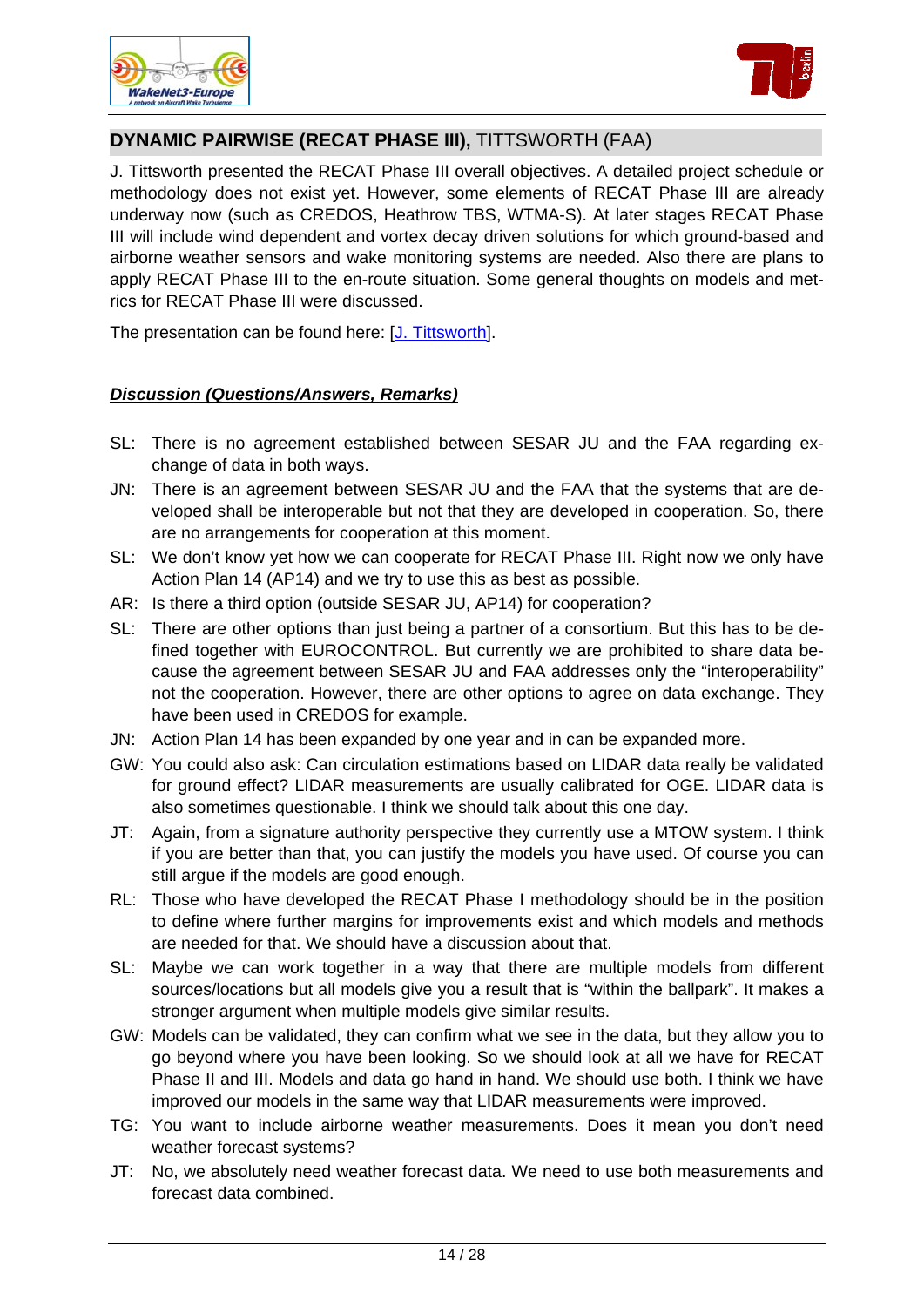



# **HELICOPTER OPS AS FOLLOWER & WTS,** ALKALAY (SKYGUIDE)

I. Alkalay presented on the application of wake turbulence separation (WTS) minima with respect to helicopter operations. Attention was brought towards the ambiguity of the rules given in ICAO Annex 14 and ICAO P-ATM and that the practices described are very inconclusive. It was also emphasised that, besides providing clarification about the procedures to be used for helicopter operations, scientific studies about the wake turbulence effects on helicopters are needed.

The presentation can be found here: [\[I. Alkalay\]](http://www.wakenet.eu/fileadmin/user_upload/SpecificWorkshop_RECAT/Skyguide_Heli%20ops_ICAO%20ambiguity_wake%20net%20Berlin_110620.pdf).

- JN: Did you talk to ICAO about these inconsistencies?
- IA: We tried but we did not get conclusive answers.
- JKO: Unfortunately there is no guarantee that assures that the ICAO system of regulations is in itself consistent.
- JN: Have you been informed of any incidents related to this topic?
- IA: I have talked to different companies operating close to runways but no incidents were reported.
- PT: There has been a failure to coordinate material going into ICAO P-ATM with material going into Annex 14. So there is an inconsistency that was not spotted. There are two separate issues: Separations based on operations (e.g. runway clearance) and separations based on wake turbulence separations. It is not easy to put these together. Do we need more research? Yes, I think we do. We do not understand the capabilities of helicopters to withstand wake encounters and what vortices helicopters produce themselves. We know that a helicopter produces significantly stronger wake vortices than an equivalent fixed wing aircraft and we had a number of accidents with LIGHT aircraft following helicopters. FAA carried out a good study in 1996 but guidance was not finalized.
- GW: What is the wake of a helicopter? It might be more turbulent but concerning intensity I think it should not be much different from a fixed wing aircraft.
- IA: I am trying to put attention on helicopters encountering a wake.
- PT: The main issue is: What separation should a FATO be (can it be less than 760m) to allow independent operations of helicopters? If we look at runway and FATO with less than 760m separation, there could be an agreement at ICAO level to include crosswind in the operational practice.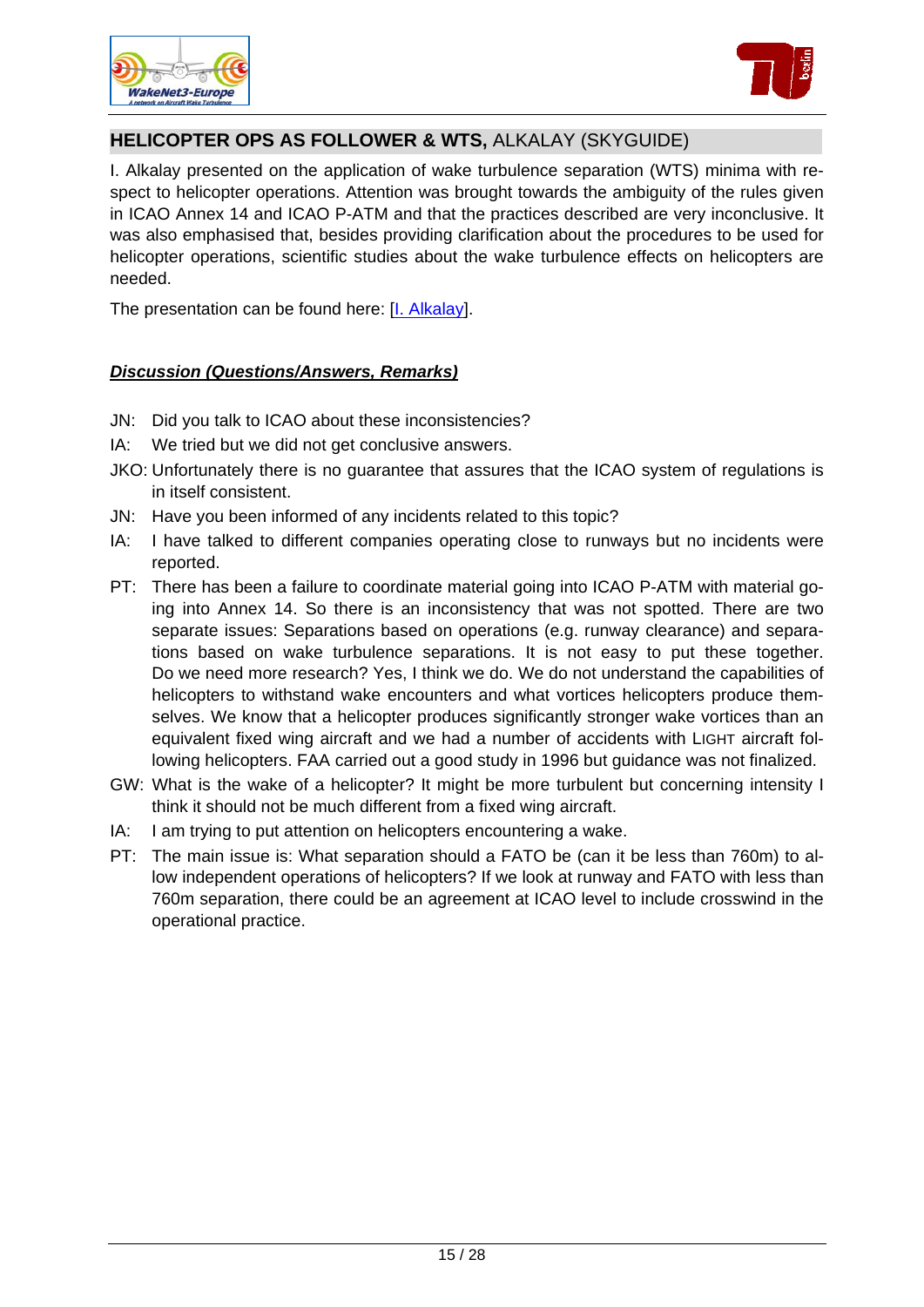





# **REMARKS ON MODELS, METHODS AND METRICS FOR RECAT,**  LUCKNER (TUB)

R. Luckner gave a short introduction to vortex encounter risk assessment. State-of-the-art is, that the complete physical process can be modelled from wake creation to encounter severity and frequency. However, the validation of the sub-models is still an issue. Special focus was put on the nature of models used in risk assessment or RECAT. Models can be either physical (from theory, first principles) or phenomenological (from observation/measurements). Models for safety assessment should be simple, understandable and transparent. However, aviation related processes (such as wake encounters) are often very complex. In order to deal with such complex processes, the models have to be handled by qualified personnel. The models shall be transparent, they have to be documented, reviewed and then accepted by authorities. Everything has to be understandable for all stakeholders. Such processes are used in aircraft system design, where intellectual property rights may put restrictions on model transparency.

The presentation can be found here: [\[R. Luckner\]](http://www.wakenet.eu/fileadmin/user_upload/SpecificWorkshop_RECAT/TUB_Remarks%20on%20Model%20and%20Methods%20%28Luckner%29%20v1.pdf).

# *Discussion (Questions/Answers, Remarks)*

- JKO: From the perspective of a theoretical physicist there is a difference between theory and model. A theory is based on first principles and you can derive consequences from these first principles which can then be checked in an experiment. However, if the experiment does not show the predicted outcome the theory is wrong. With models it is much more difficult. If a single experiment does not agree with a model then the model can be adapted. Normally the model will become more detailed and complex. Here, in the context of the wake encounter problem, we have a chain of very detailed/complex models but experience shows that the more detailed models are not necessarily the more accurate models.
- SL: Many people think the more complex models are more successful. A researcher may understand his model, but if the regulator does not understand it he won't accept it in the regulatory process. Data to me is much more important than a model, if it is accurate data.

 I don't understand how we would get to the point that there is a complex process with very detailed models that are hard to understand and not publically open but still the regulator has to trust that the process is correct.

- RL: There needs to be confidence in the process (that is regularly reviewed), even if it is not fully open to everybody. That is how avionic systems are certified today. There needs to be confidence in the people that deal with this process and a company signs that the system is safe.
- SL: But it is not a company that does recategorization. It comes back to the question what is for safety, what is proprietary. Safety is not for sale.
- RL: Yes, of course such a process has to be open for the authority. You could have a process that is fully understood by everybody but it limits what you can do. In addition you can have a more complex process that is not publically open. If both processes provide similar results it builds confidence. So maybe the solution would be to use both.

 There are tools like WAVIR, WAKESCENE, VESA, ATSI available now and we have put a lot of work into them. Do we use them or are they too complex?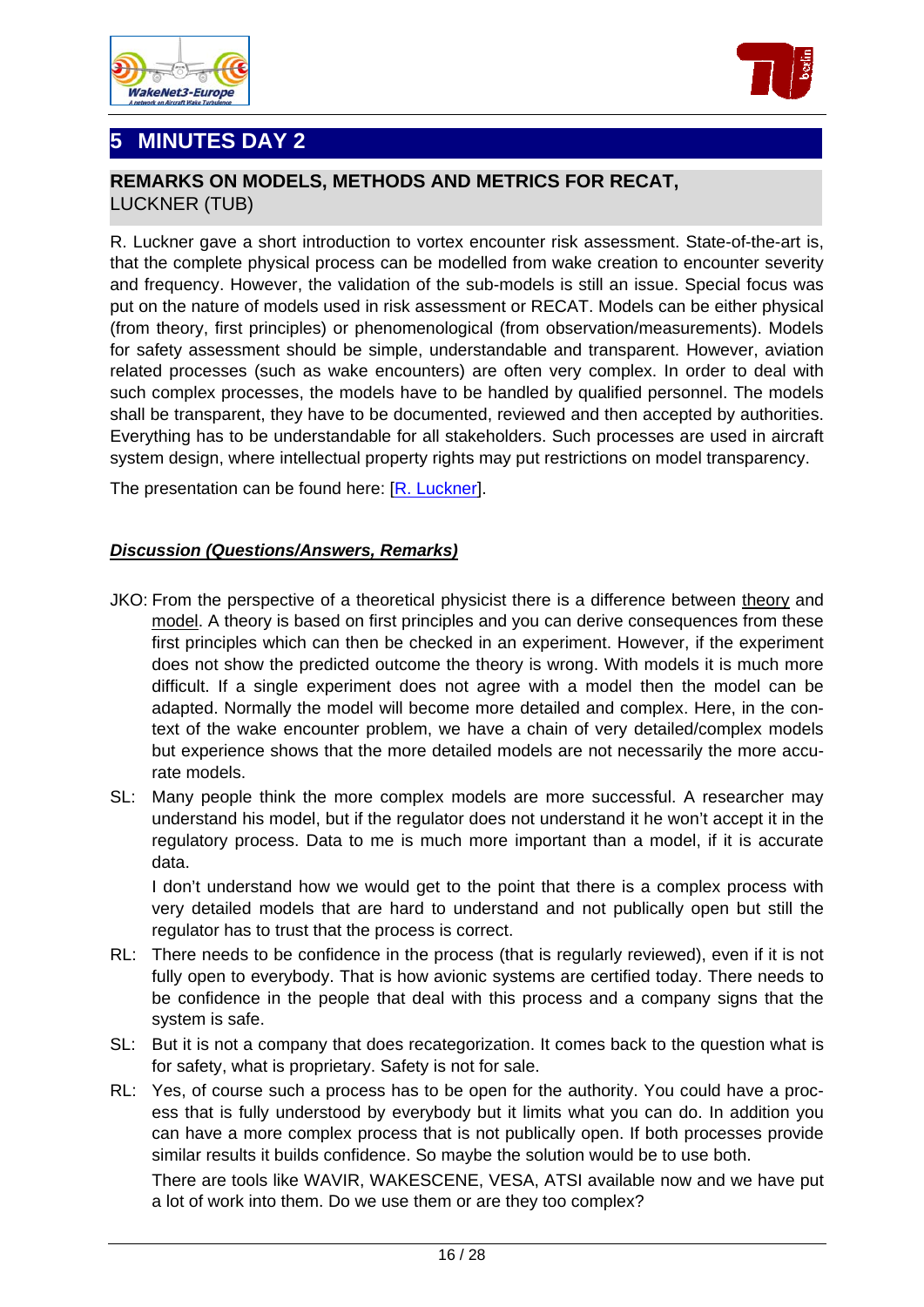



WB: I think an important characteristic of a model is "adequate for the task" or maybe "simplest possible model structure that satisfies the requirements of the purpose". Also, "simple" is in the eye of the beholder. We have discovered that simple to us (FAA) is still complex to some of the people we have to convince. At the end it depends on the people who make the decision. You need simple ("understandable") models and you need to have people with credibility who present these models to the decision makers.

# **MODELS & METHODS FOR RECAT PHASE III – A PERSPECTIVE,**  REINKE (AIRBUS)

A. Reinke presented methods and models towards RECAT Phase III. A comprehensive list of parameters that affect the vortex encounter assessment from wake generation to encounter severity was given to show the complexity of the process, but also to pin point those parameters that should be considered for the upcoming RECAT methodology. Building on the effects of these parameters, possible metrics for RECAT Phase II were proposed. The current rolling moment coefficient could be used but parameters such as core radius of the generators wake should be accounted for. Also, the "static" rolling moment coefficient could be replaced/accompanied by "dynamic" metrics (such as bank angle response) or even more sophisticated metrics that have not been thought of yet. Also a comment on the encounter probability computation for RECAT Phase I was given. It was argued that a circulation of zero should be regarded as a severity of zero and not as an encounter probability/survival probability of zero.

The presentation can be found here: [A. Reinke].

- OD: I understood from yesterday that the en-route phase will also be considered in RECAT Phase III.
- AR: The en-route situation is currently under review by the ICAO wake vortex study group whether there is a need to consider it. We still need a decision whether it is important enough to be part of RECAT Phase III. There could also be a solution for the en-route phase that is independent from RECAT.
- DD: Do you suggest that the linear decay curve should not be carried down to zero circulation? You would need data to support this.
- AR: No, what I meant is that a circulation of zero should be interpreted as an encounter with no severity, but you still have a probability of that encounter. So in RECAT you should separate the severity (driven by the vortex circulation) and the probability (e.g. driven by position in relation to the vortex).
- JT: I don't understand the argument. We deal with severity and likelihood because of the structure that a safety management system (SMS) gives us. The SMS tells us to look for the worst-case outcome and not a near minimum. So why do we have to decay to zero? If you consider a certain threshold above zero and for one aircraft you see a higher likelihood of vortices staying above this level than you see for another aircraft, then you will have a higher likelihood to hit the wake of that aircraft. That is what is done from a relative likelihood. Why do we have to decay to zero?
- AR: No, I don't say you have to decay to zero. I am arguing what we should use a different method to calculate the probability. I think in RECAT Phase I you derive severity and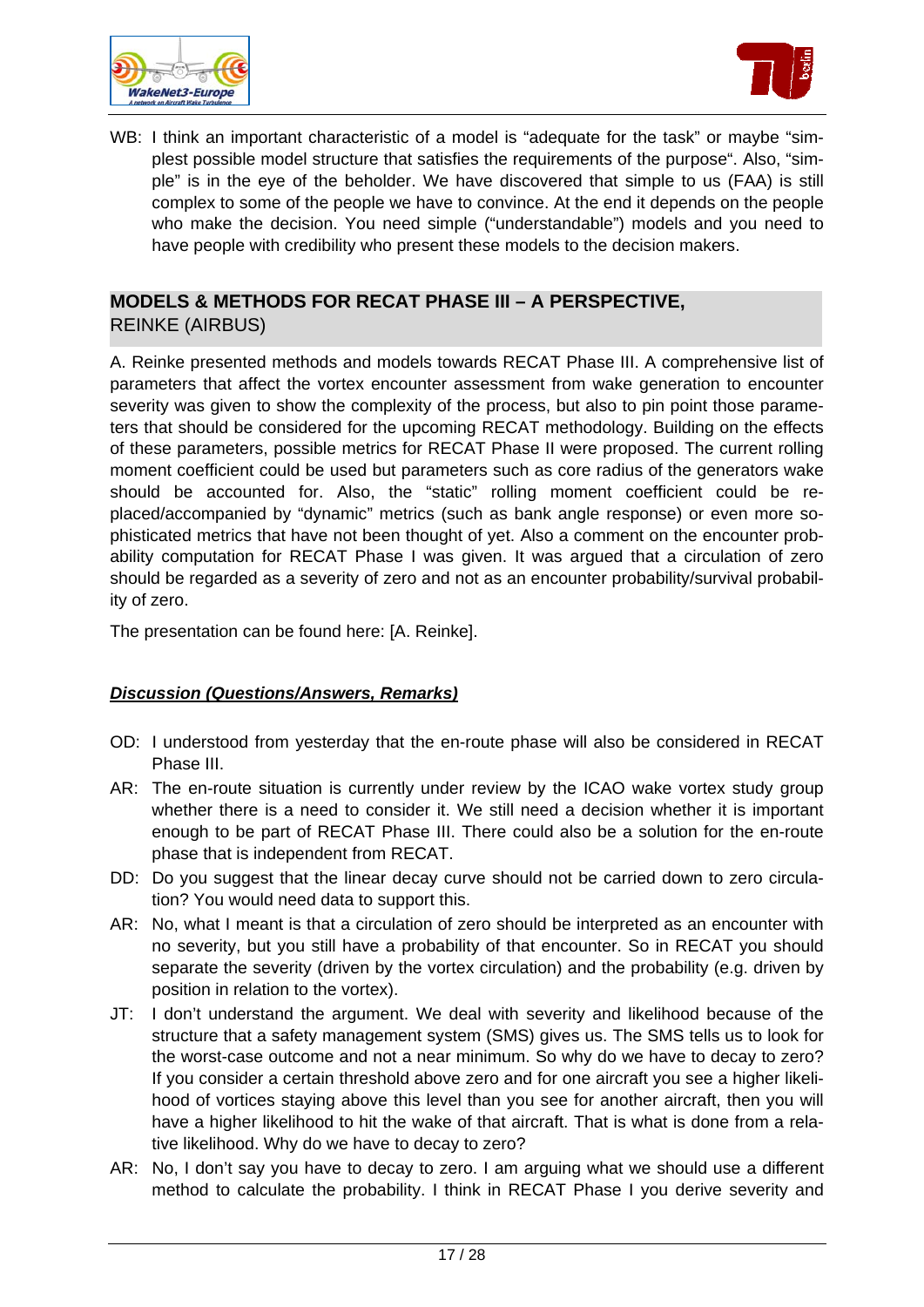



probability from the same data (vortex measurements) and I think for RECAT Phase III we can do better. We can compute severity and probability from different sources.

- DD: I agree that we can extend the methodology when we have the data to do so.
- TG: LES can provide a mean to validate simple vortex models but I think it can also be used to validate aerodynamic interaction models. We can use it also to simulate the reaction of the aircraft.
- AR: Yes, LES data can be an input to wake encounter simulations.
- WB: You often mentioned to include the core radius instead of using the potential vortex because it has an impact on the follower aircraft. But from where do you get the data? Especially if for dynamic pairwise separation we talk about hundreds of aircraft.
- AR: We all accept the common simple models to compute  $\Gamma_0$ . But who says that this applies to all aircraft? If you say that certain effects (e.g. wing loading) are secondary than you apply the simple "mean" model to all aircraft, but you could do the same for the core radius based on physical understanding. There are simple models for core radius as a function of generator wing span and you can validate these with LIDAR data.
- GW: For the core radius it is unfair to say: "Well I don't know what it is so I use zero". I think you can compute  $r_a/b_0$  based on first principles and induced drag. And I think we could find a lower bound for  $r_c/b_0$  and that will not be zero.
- RL: If we have a very low circulation that is close to the ambient turbulence, does that contribute to your risk assessment? If the risk is the same as for an aircraft in ambient turbulence it should not contribute to the risk assessment.

# **AIRPORT CAPACITY EFFECTS OF RECAT OR: AN AIRPORT VIEW ON RECAT,**  WENDEBERG (FRAPORT)

S. Wendeberg presented the infrastructures and procedures at Frankfurt for the near future and the effect of RECAT Phase I on Frankfurt operations based on fast-time simulations and analytical models. The focus was directed to the "capacity" element of RECAT. Runway occupancy time was used as an example to show the actual RECAT capacity impact at Frankfurt. Frankfurt data of measured ROT indicate a significant increase in additional go-around when using RECAT reduced separations.

The presentation can be found here: [\[S. Wendeberg\]](http://www.wakenet.eu/fileadmin/user_upload/SpecificWorkshop_RECAT/Fraport_11-06-21_-RECAT%20at%20FRA_final.pdf).

- RL: What is the reason for the large ROT values?
- SW: It is due to the location of the rapid taxiways. The situation at Munich is the same.
- RL: A380 has brake-to-vacate. Does that help?
- SW: The system is designed for safety. We have seen that the ROT when using brake-tovacate increases even though a decrease was expected.
- PT: When you want to increase capacity at an airport you have to look at separations (e.g. RECAT) but also at ROT. If you decrease separation you have to get the aircraft off the runway quicker (e.g. more rapid taxiways). Was there anything published that requires the pilots to vacate the runway as quickly as possible?
- SW: Yes, in the AIP. There are specific rapid taxiways suggested to LIGHT, MEDIUM and HEAVY aircraft. We already have discussions with signature authorities about every small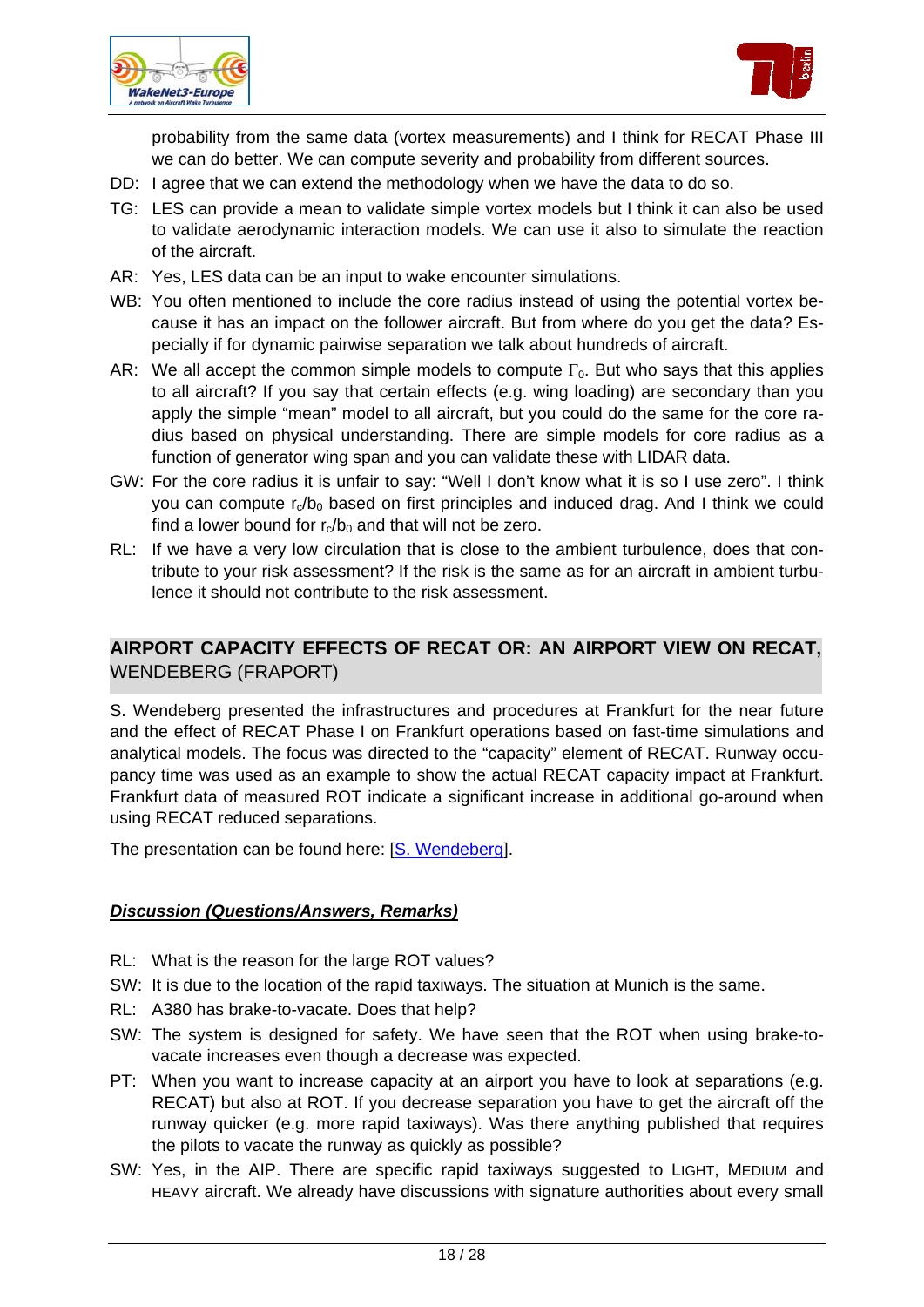



part of concrete that is intended for safety. So I don't think we will get the go-ahead to layout more concrete for capacity reasons.

- MW: But you did not tell pilots to leave at a certain taxiway.
- SW: No, we made suggestions and discussed these with airlines. We had intensive discussions with Lufthansa about the increased ROT seen for the A380.
- SL: I think the focus on the A380 is incorrect, because flight crews still have to gain operational experience.
- WB: For ROT you should focus only on the peak hours (and good runway conditions) and see what the ROT is. That would be very useful data.
- SL: Again, RECAT is a global evaluation. We used 50sec ROT which is the ICAO standard for 2.5nm separation. We did not focus on Frankfurt or Heathrow specifically.
- TG: Did you also investigate the impact of RECAT Phase II?
- SW: No.
- TG: You showed only data for the west-bound traffic. What about the other direction?
- SW: Separation minima are nearly the same.
- DBO: RECAT provides wake turbulence separations. It has nothing to do with ROT. So at Frankfurt you don't implement RECAT because of your infrastructure, not because RE-CAT does not bring benefits at all.

 Most approach controllers have no problems implementing a 6 x 6 matrix, but most of the time they use a 4 x 4 lookup table. However, for 25 x 25 we need something else than a lookup table.

- SL: At Frankfurt you use a 4 x 4 and you add 1nm for B757, so you actually have 5 x 5. Then the gap to  $6 \times 6$  is not that big.
- JT: If you look at RECAT or another individual operational improvement from NextGen by itself then it is easy to say that it doesn't provide everything you want or need. Other constraints exist that also need to be addressed through other operational improvements envisioned in Nextgen. I think we have to gain the capacity from each one and then look at the total result. The experience we have is that you have to try to implement a new system and then solve problems through operational changes where possible.
- HM: RECAT is based on the assumption that we are stabilized at 500ft. The Frankfurt data show that speed is stabilized at 1000ft. That should be reconsidered in RECAT Phase I.
- JKO: It is not that the approach controllers at Frankfurt can't deal with a 6 x 6 separation matrix. I think it is just not the right time for Frankfurt to implement something like RECAT because we just opened a new tower and have lots of other changes that the controllers have to deal with right now.

# **ANSP CONSIDERATIONS FOR METHODOLOGY, MODELS AND SEVERITY CRI-TERIA,** GOODMAN (NATS)

S. Goodman presented NATS view on required models and methods for wake separation reduction. It was argued that the evaluations should focus on the "hot spot", which, in the case of Heathrow, besides the threshold also includes the localizer intercept. Validated models to assess the impact of wake encounter (taking the actual intercept path into account) are required and RECAT encounter upsets do not reflect those documented in current wake encounter reports. The need for standard safety methodology and a harmonized concept roadmap that links RECAT and SESAR was mentioned.

The presentation can be found here: [\[S. Goodman](http://www.wakenet.eu/fileadmin/user_upload/SpecificWorkshop_RECAT/NATS%20-%20SG%20RECAT%20WakeNet3%20June%202011.pdf)].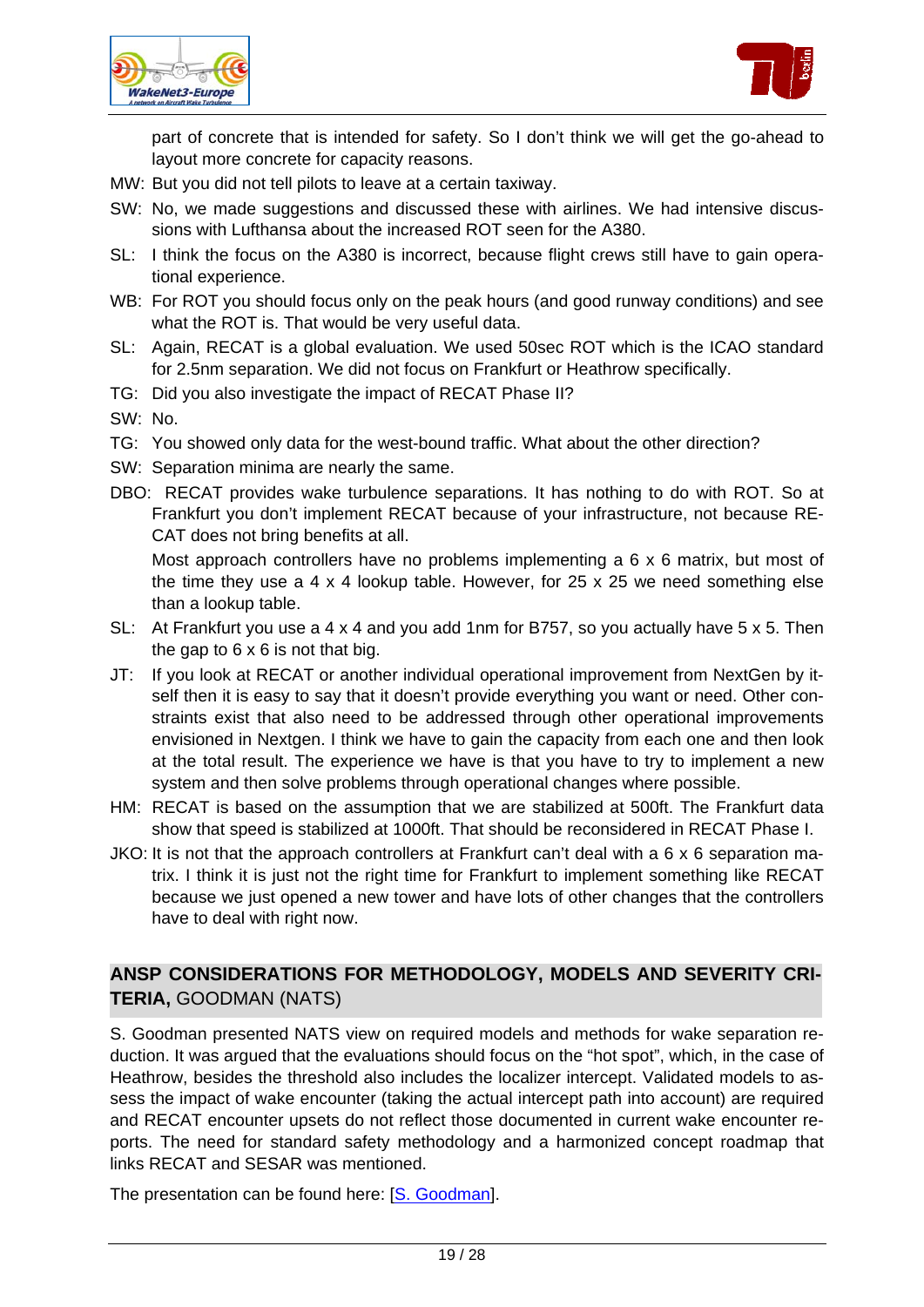



# *Discussion (Questions/Answers, Remarks)*

- JKO: What do you mean that "RECAT encounter effect doesn't reflect current Ops reporting"?
- SG: RECAT has assessed resulting bank angles for reduced separations. We have reported bank angle upsets that don't seem to be consistent with the models in RECAT, which suggests that the models should be validated. But we also still need to look deeper into the data.
- DD: Which bank angles are larger?
- SG: The reported/observed ones.
- RL: There is a lot of knowledge from WVE investigations. There is the vortex impact but then the pilot is also doing something. The maximum bank angles that you see are a result of both vortex-induced rolling moments and the pilot action. Therefore, it should be considered to include the pilot in the analysis.

# **AIRCRAFT WAKE VORTICES: PHYSICS AND UCL MODELS,**  WINCKELMANS (UCL)

G. Winckelmans presented research done at UCL with respect to wake vortex modelling and the resulting models. This research includes LES simulation of ground effect under crosswind conditions, circulation decay modelling and LES simulation of Crow instability phenomena. A comparison of the RECAT decay line with results from high-fidelity IGE simulations that show different stages of decay IGE was made to contribute to the discussion on the decay rate at later stages ( $T^* > 4$ ). The Wake4D software tool that includes DVM and PVM vortex models was described and an analytical comparison of vortex induced rolling moments for B747 and A380 aircraft was presented.

The Specific WakeNet3 Workshop on "Operational Wake Vortex Models" was announced for November  $7<sup>th</sup>$  and  $8<sup>th</sup>$ , 2011.

The presentation can be found here: [\[G. Winckelmans](http://www.wakenet.eu/fileadmin/user_upload/SpecificWorkshop_RECAT/UCL_WN3E%20workshop%20RECAT_UCL_distributed.pdf)].

- DD: Why would you expect the maximum vortex-induced rolling moment for B747 and A380 to be not much different?
- GW: This results from computing the rolling moment with a classical static model (analytical integrals).
- DD: Is that a static 1DoF model?
- GW: Yes, but the message is that the maximum induced rolling moment does not scale with  $\Gamma_0$ . If an aircraft has a  $\Gamma_0$  that is 25% higher, the maximum rolling moment is not 25% higher. Core radius is also part of the equation.
- DD: I am surprised about this result.
- AR: I think evaluations and sensitivity studies using wake encounter simulations (that use similar models to compute induced forces and moments) have already given indications on this. And flight test data also supports this trend that the differences in circulation do not directly transfer to the maximum induced rolling moments.
- DD: So it's going to be the same behind a B757?
- AR: I think this applies to all aircraft if you apply a fixed fraction of  $r_c/b_0$ .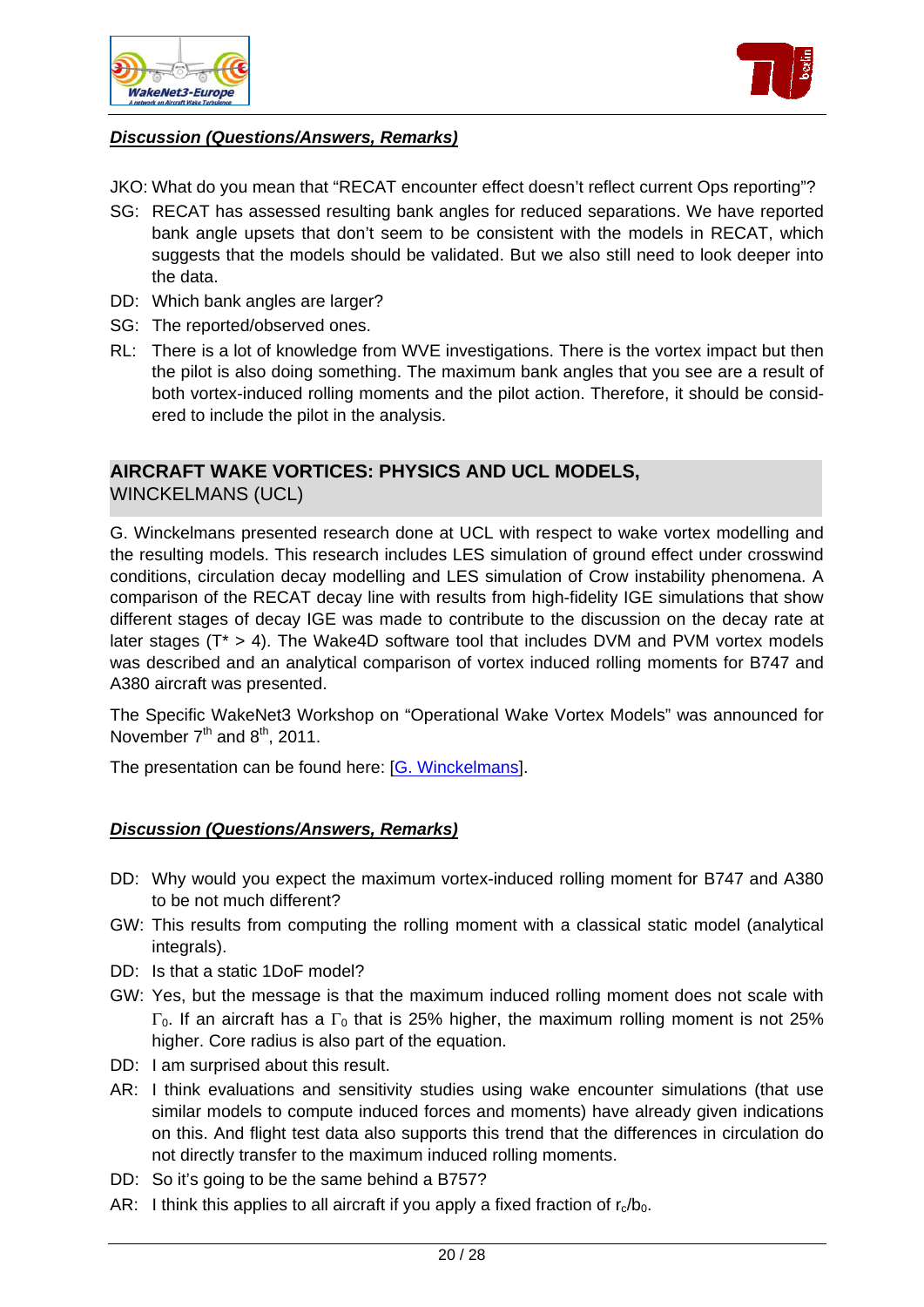



- RL: If you have all aircraft fly the same flight path you would get these results. However, it is more complicated. In reality small differences in the induced rolling moment in the beginning of an encounter lead to different flight paths of the follower and thus lead to different induced maximum rolling moments.
- DD: Does that mean a 1DoF model is insufficient?
- RL: Not necessarily. We should have this discussion after the last presentation by D. Bieniek.

# **DLR'S MODELS AND SYSTEMS FOR RE-CATEGORIZATION,** GERZ (DLR)

T. Gerz presented DLR's vortex models P2P and D2P, the simulation tool WakeScene and DLR's wake vortex prediction and monitoring system (WSVBS). The different components of these tools and models were explained in detail and it was discussed how these tools could contribute to RECAT Phase II and III. WakeScene is considered to be beneficial to RECAT Phase II. The WSVBS is a suitable system for RECAT Phase III.

The presentation can be found here: [\[T. Gerz](http://www.wakenet.eu/fileadmin/user_upload/SpecificWorkshop_RECAT/DLR_110621_P2P-WakeScene_final.pdf)].

#### *Discussion (Questions/Answers, Remarks)*

- JKO: I don't agree that based only on the fields of points presented you can argue that WakeScene-D simulates correctly what happens in reality.
- TG: Forget the single points but look at the statistics. The median and standard deviation values show that the simulation can reproduce what has been measured. And then you can use the simulation to evaluate those parts where you can't perform measurements. We should combine measurement and models to be able to go beyond where data is available.

#### **WAKE VORTEX SAFETY AT NLR,** VAN BAREN (NLR)

G. van Baren presented on the work on wake vortex safety taking place at NLR. NLR has been involved in many wake vortex related activities such as WakeNet, WAVENC, S-WAKE, CREDOS, AWIATOR and others. NLR has a close link with rulemaking authorities and stakeholders around Europe and the US. As part oft the work, NLR is developing a wake vortex advisory system and performing safety and risk assessment. The equivalent roll rate is proposed as a suitable vortex encounter severity metric as it does not require aircraft characteristics other than wingspan. This is an advantage over the commonly used RCR.

The presentation can be found here: [\[G. van Baren](http://www.wakenet.eu/fileadmin/user_upload/SpecificWorkshop_RECAT/NLR_Wakenet-presentation-VanBaren-v20110621.pdf)].

#### *Discussion (Questions/Answers, Remarks)*

- RL: Can you explain what "equivalent roll rate" means?
- GB: The following answer was provided by e-mail after the workshop:

 The equivalent roll rate as proposed by NLR, is the roll rate in the equilibrium situation where WV induced rolling moment and aircraft roll rate induced rolling moment are in balance. That is why no information on roll inertia is required.

 As a by-product of the equivalent roll rate calculation, the roll damping can be estimated, which depends on the assumed basic lift distribution. Because the computed WV in-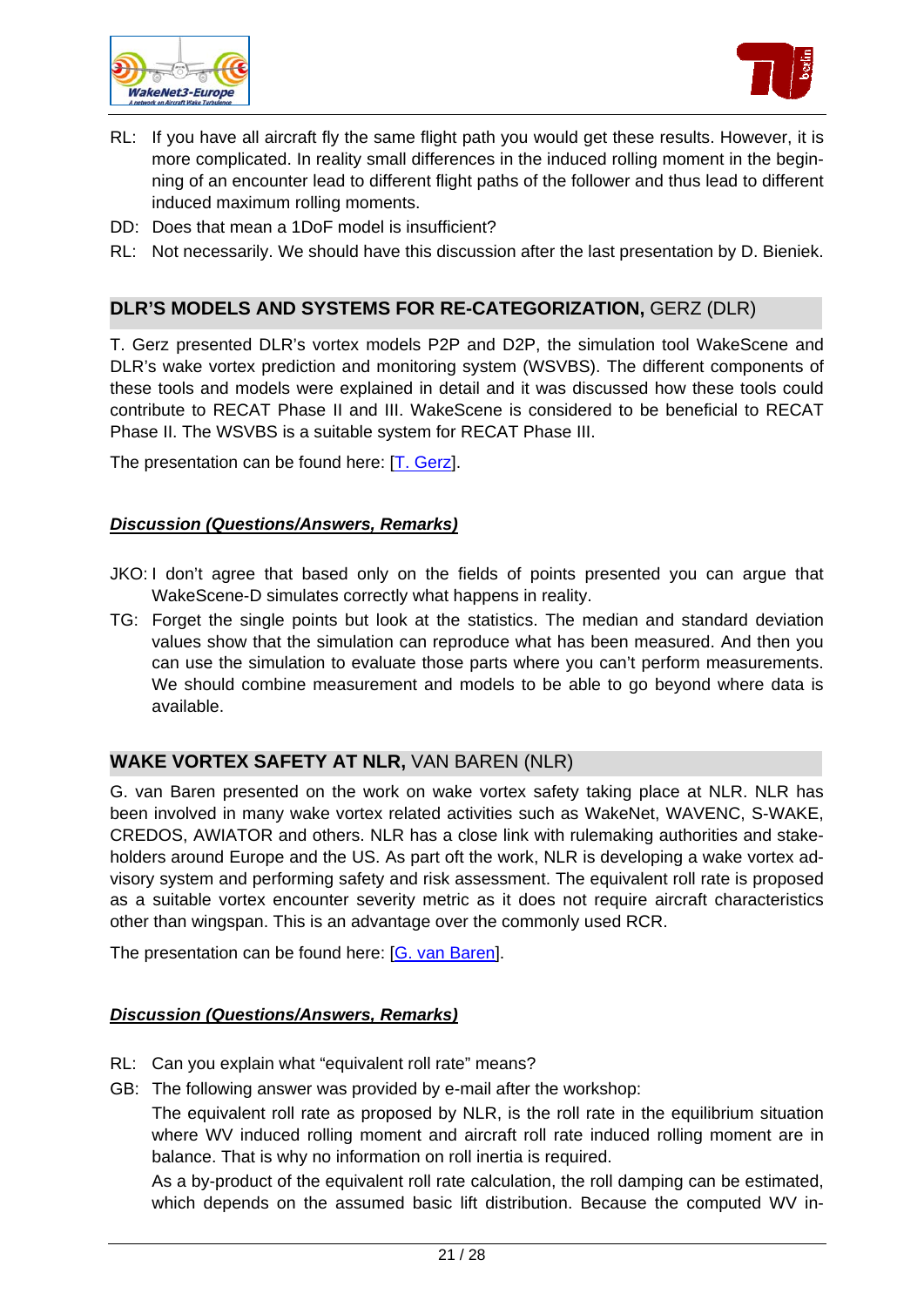



duced rolling moment depends on the same assumed lift distribution, the resulting equivalent roll rate is rather insensitive to the actual lift distribution and the associated actual roll damping. Variations in lift distribution have shown to have only minor impact on the calculated equivalent roll rate.

# **CONSIDERATIONS FOR THE METHODOLOGY TO BE USED FOR RECAT PHASE II AND III,** BIENIEK (TUB)

D. Bieniek presented sensitivity study results on the impact of core radius  $r_c$  and wing span ratio  $(b_{q}/b_{f})$  on vortex-induced roll acceleration. The objective was to stimulate the discussion whether such effects should be considered for the RECAT Phase II and III methodology. Furthermore, a simple way of simulating the roll response during a wake encounter was shown. Such a model could provide necessary data to use additional metrics like maximum bank angle in the RECAT methodology. Finally the question was raised whether sink rate should be used as an additional metric as it has shown to be of importance to pilots of large aircraft.

The presentation can be found here: [\[D. Bieniek](http://www.wakenet.eu/fileadmin/user_upload/SpecificWorkshop_RECAT/TUB_Bieniek_ReCat_Phase_2_and_3_Models_and_Methods_v1_Handout.pdf)].

- AR: This presentation is inline with what I presented this morning. We should find sufficiently simple models that also take the dynamic part of an encounter into account. Such models exist, so validation is now needed. We need to look at measurements from real encounters to make validation for  $1 - 2$  specific follower aircraft and then generalize the results to make them usable for a large number of aircraft during the RECAT Phase II and III.
- RL: Elements of different presentations today were summarized in this presentation. The next step is to formulate the requirements for the RECAT Phase II and III methodology. I think everyone can see that the effects that were shown are significant. Is it necessary to include the parameters and models into the methodology because their impact on the results cannot be neglected, or is it conservative to do without them? We have to look what data is available to show that such models are generally valid and applicable and to make them usable for 9000 aircraft.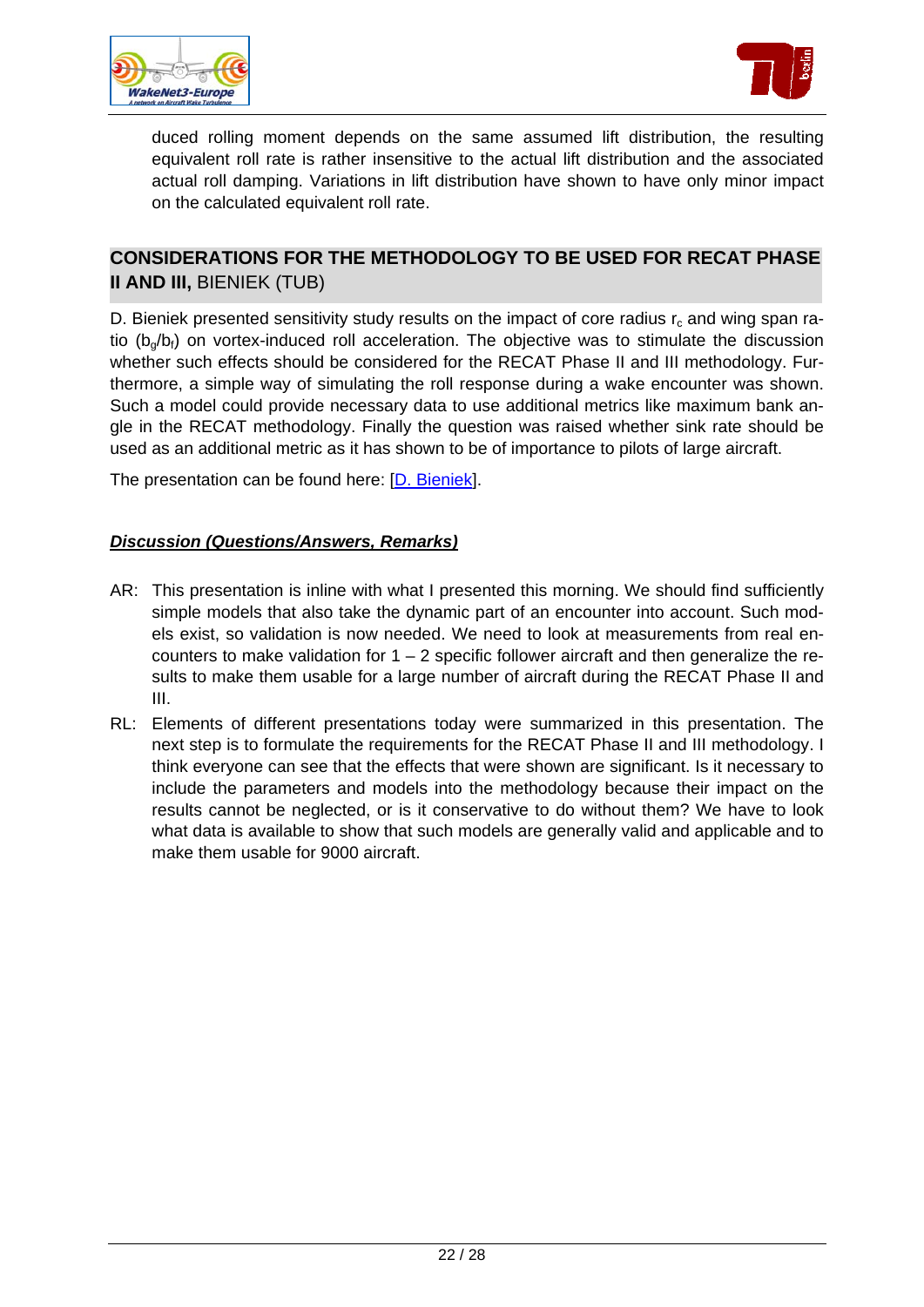



# **6 FINAL DISCUSSION ON RESEARCH NEEDS**

This section summarizes the discussion on research needs. It is amended by contributions that the participants provided after the meeting.

# **Airbus** (AR)

- Cooperation programme (SESAR JU and FAA) for data collection and analysis
- Validation of large and complex encounter models (e.g. WakeScene, VESA)
- Modelling flight control systems in more general models

# **CAA** (PT)

Research projects to address two safety issues (a) helicopter wake turbulence and (b) wind turbine wake turbulence. The outcome of this study will improve the current guidance to aviation stakeholders.

Helicopter wake vortex has caused 6 accidents in the past 5 years in UK and Europe – currently there is limited guidance on wake vortex avoidance distances especially for light aircraft following helicopters. Similarly, there is no guidance for wind turbine wake turbulence as it is a relatively new topic and its effects on aviation, particularly when sited in the vicinity of runways, are as yet undetermined.

The objectives of this research project have been communicated to national and European organisations particularly through the UK Wake Encounter Working Group and WakeNet-Europe.

# **FAA** (WB, SL, DD)

Research requirements for a wake vortex dynamic separation system (Recat Phase III)

While much has been discussed on dynamic wake vortex separation systems (WakeVAS, ATC-Wake, NextGen Self-Separation with Wake Mitigation, Wake Vortex Safety System…), there does not exist a single agreed-upon definition for an operational concept for such a system. It is generally accepted that the system will provide information to avoid significant wake encounters in a fashion that changes depending on weather and operational factors. However, this statement creates a number of questions that must be addressed and agreed upon by systems developers, users, and regulators before clearly-defined research requirements can be formulated. These questions include the following:

- Does the concept have a ground-based component, an airborne component, or both?
- How do the ground and airborne components interact?
- Over what flight regimes does the concept provide wake information?
- Does the wake information include avoidance information only or both avoidance information and severity information?
- **If severity is considered, what are the severity criteria?**
- What are the data requirements (data set, accuracy, resolution, transmission rate, integrity, etc) for the ground based and airborne components?
- What wake model or models are embedded in the wake information systems?
- What real-time sensors, if any, are required by the operational concept?
- Are the additional costs and complexity of a dynamic wake vortex system justified by a robust business case?

Many of these questions have been addressed at some level by proponents of dynamic wake vortex separation ideas. However, agreement on the operational concept by the developers, users, and regulators has not been accomplished. This is a first step towards identification of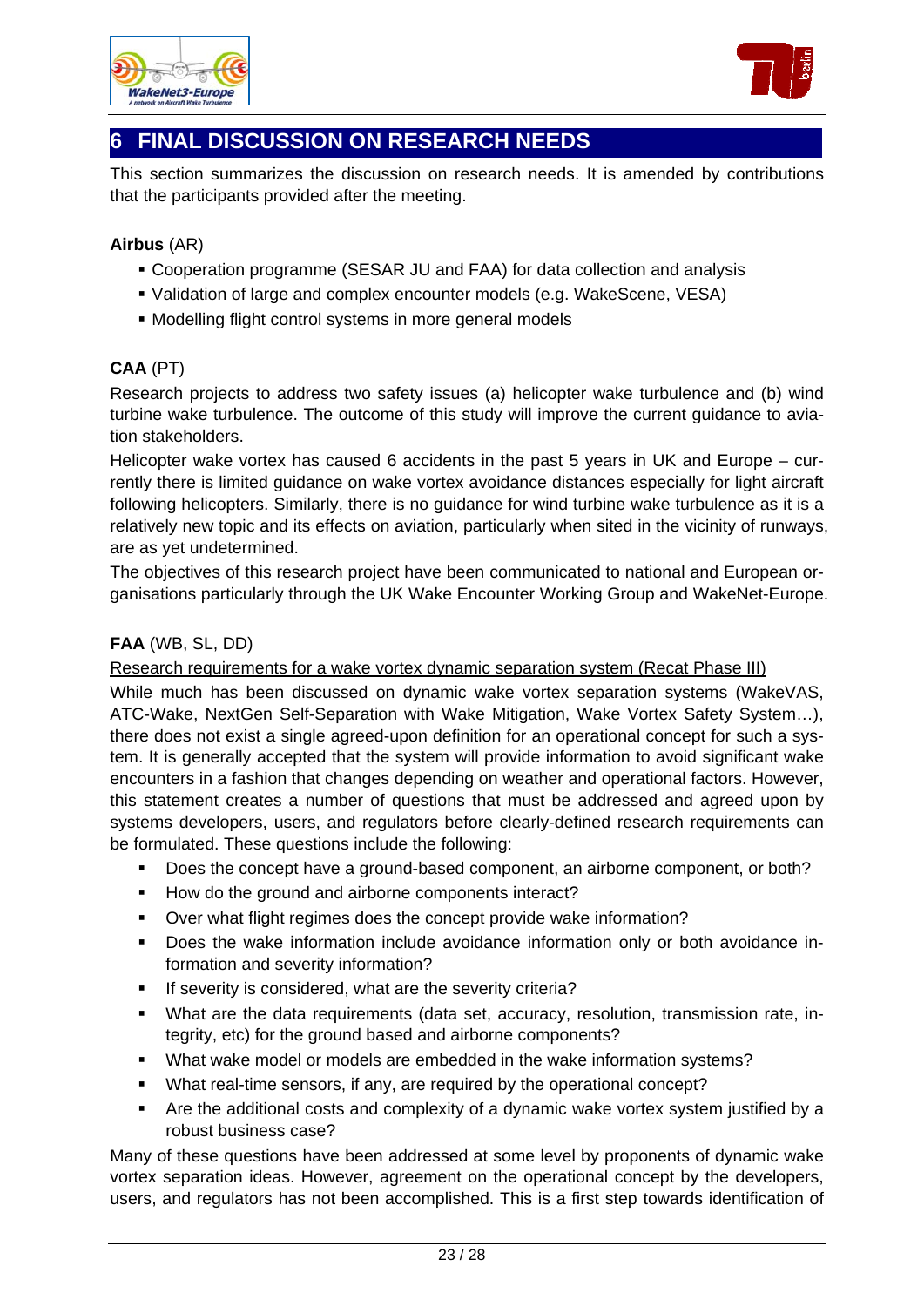



definitive research requirements for a dynamic wake vortex separation system. In the absence of this agreement, there are nevertheless important research areas that can be addressed now. These include:

- Establishing confidence from the systems' users and regulators perspectives in wake prediction models for the anticipated full operational regimes (take-off to landing as appropriate).
	- $\circ$  This suggests acquiring more data that represent the full span of relevant operations over long time periods to cover any possible seasonal variability
	- o Quantifying data accuracy and integrity for model development. Is the data believable? Is the data convincing to the regulators? What is the evidence to show the data is a valid representation of reality? What are the limitations on data validity?
	- o Determining the 'proper' level of model complexity. In general, the simplest model that meets the operational requirements is one way of defining the 'best model'.
	- o Flight data on Wake Vortex core radius effects are required to convince users and regulators if this is to be a component of a dynamic wake vortex solution.
- Creating a regulator accepted and approved wake severity metric and establishing values for the metric.
	- $\circ$  Metric is the means by which a wake encounter can be characterized. Examples are aircraft attitude, rates and accelerations; glide slope deviation; others…
	- o Values of the metric are the numerical scores beyond which an encounter would be declared unacceptable.
	- o A more comprehensive publically-available database on wake vortex encounters for the present air transportation system is a key component of understanding perceived safe levels of wake encounter.
	- o Pilot education on the importance of reporting all wake encounters is critical to the success of any voluntary wake encounter reporting system. Alternatively, automated analysis of digital aircraft data for wake encounters can be pursued. This approach requires acceptance by the user community which has not been achieved to date.
- For an airborne component, research is required to determine how to best present relevant wake separation information in the various flight regimes to the flight crews.
	- o A decision is required as to whether the dynamic wake information is advisory or command (such as TCAS TA's or RA's)
	- $\circ$  The operational community needs to make a final agreement on the data link message set, transmission rate, and physical link.
- Any ground-based component will require similar research to determine how to best present wake vortex information so that it can be assimilated and used to achieve optimal operations.
	- o The operational concept definition is critical to this research, since delegation of separation can radically change ground-based operations' responsibilities.
- Ground based wake sensors identified in the dynamic wake vortex system concept will need to acquire an operational readiness level appropriate for their role in the proposed concept.
- Publically available operational data is required to facilitate establishing safe arrival and departure rates into airports.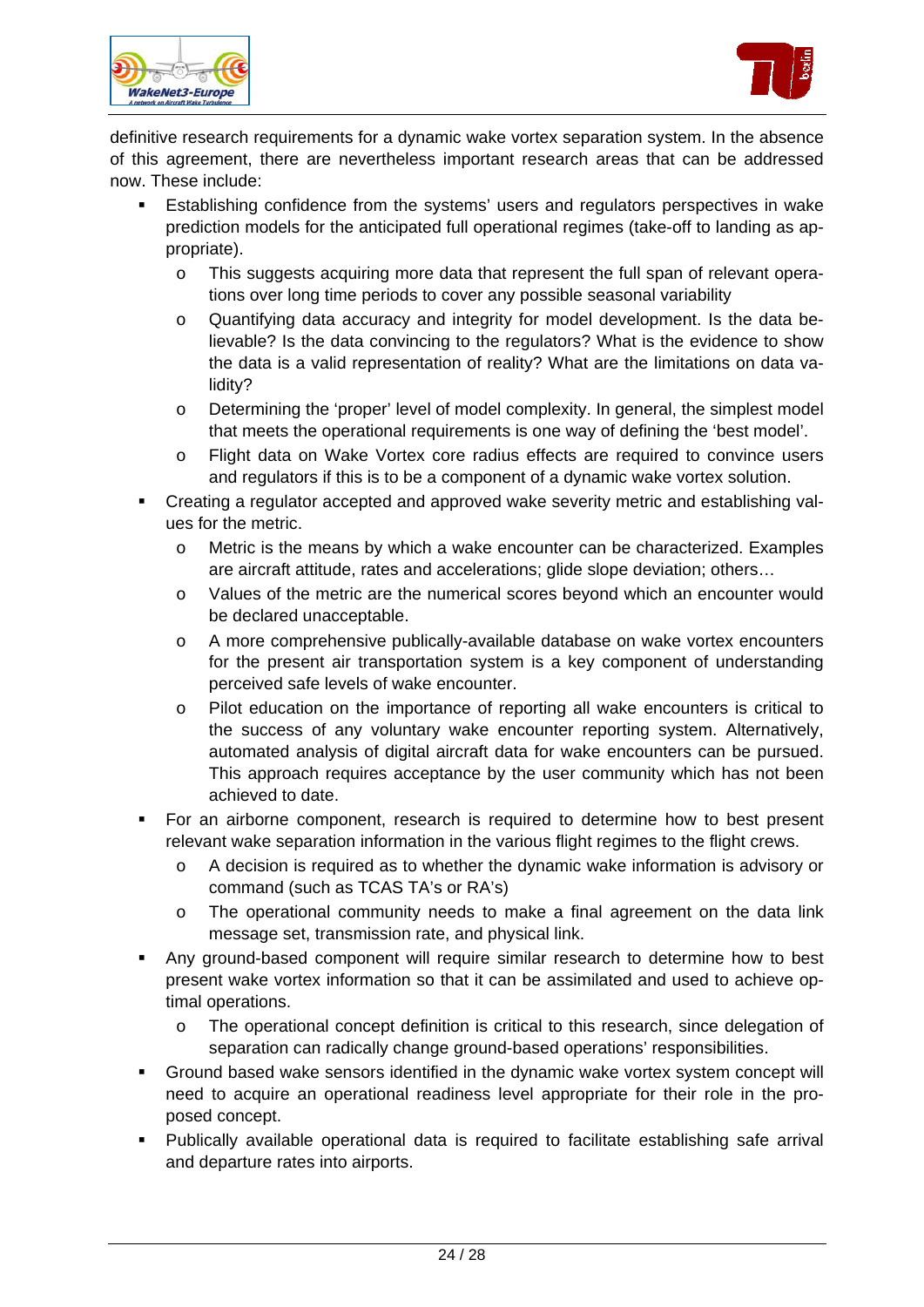



- o Once wake vortex separations are reduced to the minimum acceptable level, runway occupancy time and other airfield issues will need to be taken into consideration for efficient operations.
- o Aircraft mix by time of day analysis is required to optimize operations for specific airports.

# **TU Berlin** (RL)

1. Research on methodologies for definition of separation standards and for safety assessments of wake vortex separations: The methodology of RECAT Phase I (and probably of Phase II) uses simple models and data. That is due to the requirement that those models have to be accepted as state-of-the-art, they have to be public, understandable and available today. As the state-of-the-art has improved significantly over the last years, the advantage should be investigated i) of using more sophisticated models with higher fidelity and ii) of including models for manual or automatic control of the airplane as well as models for severity assessment, which are not included yet. Enhanced models offer higher accuracy and allow reducing safety margins, which simple models need to deliver conservative results despite model uncertainties. Those margins limit potential capacity gains.

The RECAT Phase I methodology models a limited part of the complete physical process from vortex generation to encounter hazard, thus it is not complete. Among others, a model of the effect of manual or automatic aircraft control is missing as well as an assessment of the encounter severity.

RECAT Phase III (dynamic pair wise separation) requires more models and methods. Such models and the necessary expertise are available and offer higher prediction accuracy. However, the models need to be validated against RECAT Phase III requirements, for example: they have to address the world's fleet of 9000 aircraft, they need to be conservative, they must be suited for fast-time simulations, they have to be transparent and understandable, and so on. RECAT Phase III requires the models in 2017. To be ready in time, development and validation of such models has to start now. This implies that funding has to be provided now.

- 2. Wake vortex encounter in cruise are rare, however their occurrence is expected to rise with increasing traffic and their severity is expected to increase as aircraft weight differences are becoming larger (VLJs and HEAVIES above 500to MTOW). Currently, there are no wake vortex separations defined for cruise flight. It has to be investigated whether this assumption is still adequate. To do so, measurements of wake vortex characteristics and evolution (decay and transport) at high altitudes should be performed for model validation. Wake vortex encounters in cruise should be investigated in flight tests and in flight simulators taking the impact of simulator limitations into account.
- 3. Wake vortex encounters (WVEs) in flight simulators: The development of models for pilot severity assessments, a significant number of vortex encounters have to be recorded and rated by pilots. Analysis of in-flight WVEs during routine airline operations is extremely costly. WVEs in flight tests have the disadvantage that the pilots are prepared for an encounter. The only alternatives are certified full flight simulators with WVE capabilities, in which unexpected encounters during routine pilot training are performed. Simulated aircraft reactions should be validated against flight test results and the impact of flight simulator limitations on pilot ratings should be investigated.
- 4. Wake vortex awareness and avoidance techniques: The improved understanding of encounter physics and operational implications should be used to enhance regular airline pilot training to address wake vortex awareness and avoidance techniques.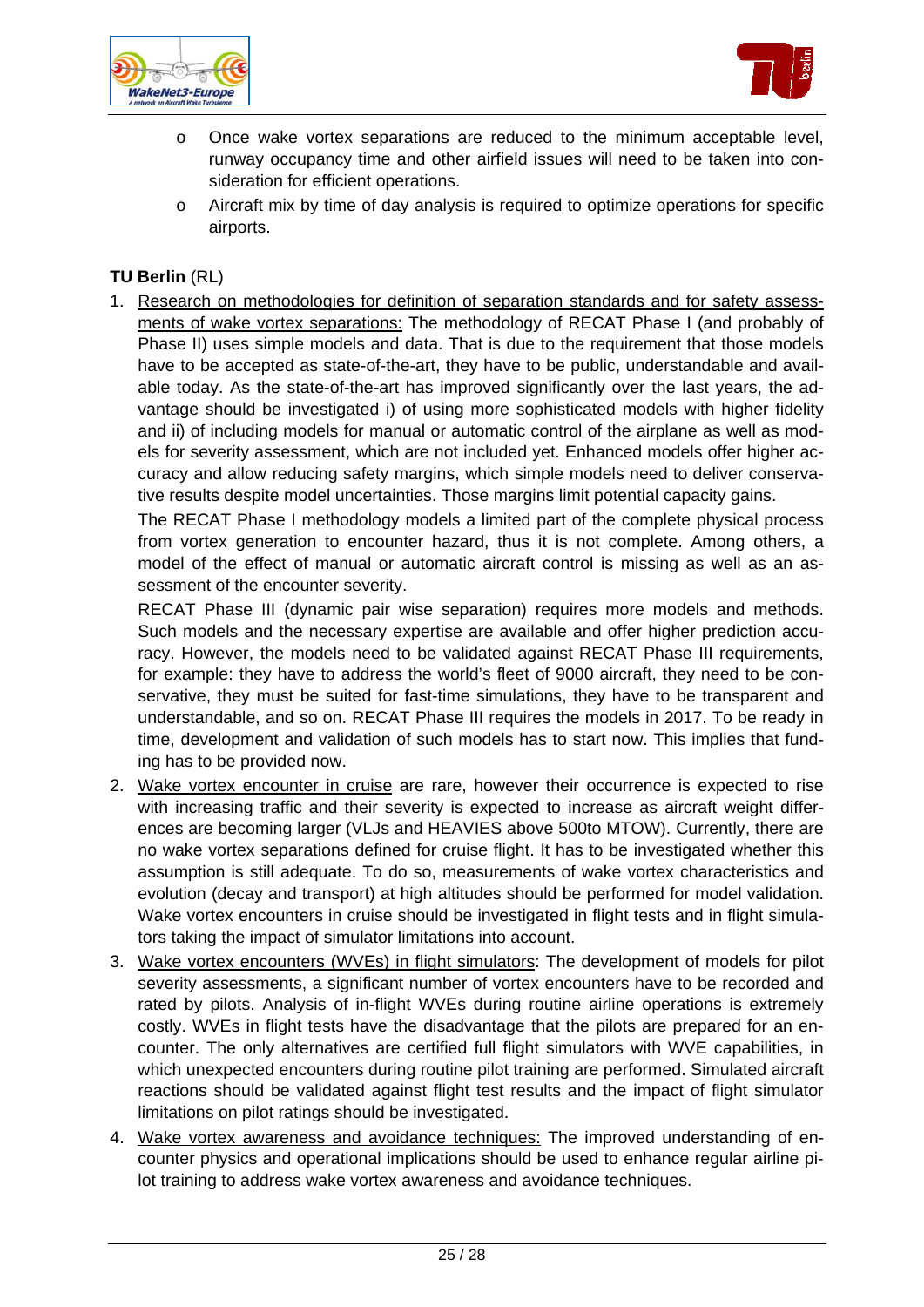



# **FRAPORT** (SW)

- Capacity aspects need more attention
- **ATC** procedures have to be considered

# **EUROCONTROL** (DBO)

- We don't need perfect models, we need applicable models
- As RECAT provides wake turbulence standards, ROT should not be part of the future process

# **NATS** (SG)

- ANSPs require validated tools to assess operational performance in the presence of operational variations (e.g. local practices and procedures) and that handle assessment of exceptional circumstances e.g. inadvertent under-separation for example:
- A key component of future concepts is the dependency on met data there is a need for improved standardisation of met capabilities including associated uncertainty in a way that can be combined in the models.
- 'Standard' Methods developed under RECAT need to be more open so that an ANSP can use them to assess wake performance of new concepts – for example if an Approach Procedure with Vertical Guidance is introduced, can we use the 'standard' method for assessment (rather than re-assess models).

# **Skyguide** (IA)

- Research on helicopter wake vortex should be seen as a two fold problem area:
	- o Helicopter as follower
	- o Helicopter as leader.
- The focus is on the helicopter as a follower problematic. The problem statement: in the absence of the refined separation minima, helicopters departing from helipads spaced less than 760m from the RWY(s), where heavier fixed-wing aircraft are operating, are forced to 3 (4) minutes required separation following the departure of the heavier fixedwing aircraft. Such a situation at the regulatory level, leads to heavily hampering the helicopter operators efficiency and adding significantly to the ATCO workload through added complexity that, under certain circumstances may become a safety relevant (even critical) factor.
- The following should be understood as a very basic "operational requirement" that itself would need a more serious effort in order to be fully developed and refined. By no means the ambition is to be prescriptive as to the methodology and/or sequence of actions to be taken to achieve the desired outcome, rather the "trigger" should be understood to be the correct notion, for the effort invested at this stage.
- What is urgently needed is the quantification of the distances and/or time values that would prescribe the minima allowing the helicopter operations (IFR landings and all take-offs) to be conducted independently and/or simultaneously with the heavier fixed wing aircraft operations on the proximate runways. The issue is that at the moment there is no existing quantification on helicopters' sensitivity being greater, equal or smaller to the fixed wing aircraft encountering the wake turbulence. In the lack of these, a very conservative, almost "crippling" separation standards are widely applied, heavily hampering the helicopter operators efficiency and adding significantly to the ATCO workload through added complexity that, under certain circumstances may become a safety relevant (even critical) factor.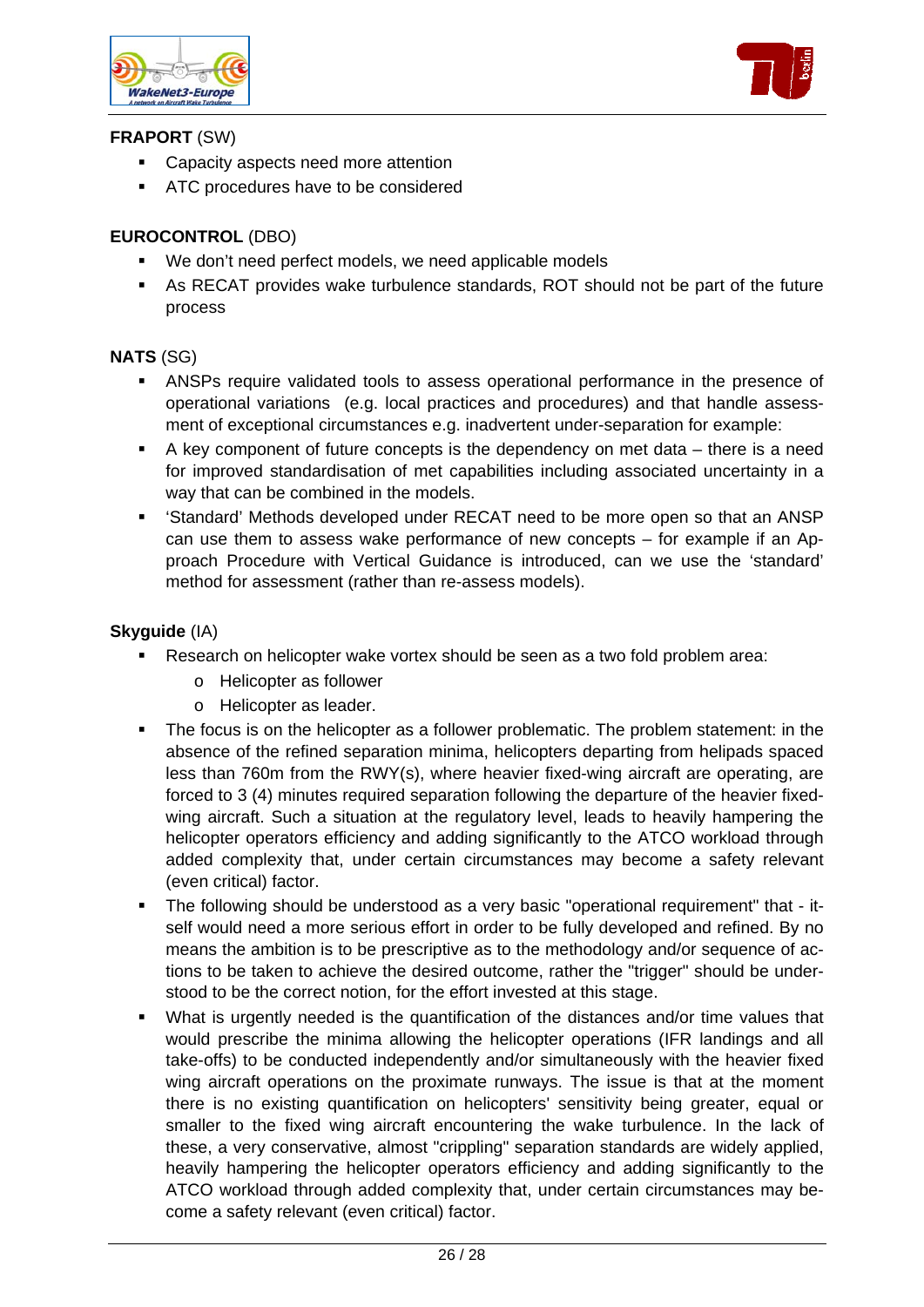



 Known experience, so far, indicates that helicopters are more "resistant" to encountering wake turbulence, however, this is nowhere quantified in a manner that would enable development and/or refinement of the existing ICAO wake turbulence separation minima in regard to helicopters as followers. RECAT effort should be extended to cover this missing facet of the ATM procedures related to wake turbulence.

# **UCL** (GW)

- Wake vortex transport and decay models are fairly mature. They can be used for many applications, both IGE and OGE. They can also be used for the en-route phase, but knowledge of stratification level is required.
- Simplified analysis with A/C flying straight through a vortex system is a very simple model and everyone can understand it. It shows that  $r_a/b_0$  effect is not negligible.
- For RECAT Phase III we should find a way of factoring in core radius effect, e.g. find a lower bound for all cases for  $r_a/b_0$ . If we use such a bound, we would be on safe side. Research can help to find this  $r_c/b_0$  bound.

# **DLR** (TG/CS)

- 1. Combine data obtained from measurement systems and data obtained from simulation systems to get a more complete and full picture of the phenomenon. Rationale:
	- We assume that the models and simulation systems have a high degree of confidence today. They are fit for the purpose for which they have been built.
	- Data from measurements suffer from the limited conditions under which they have been obtained or from limited measurement infrastructure and instrument capabilities; those data lack to present the full wake vortex and impact reality.
	- Data from verified and confident simulation systems still suffer from model assumptions and simplifications and will not represent the full physics; those data also lack to present the full reality.
	- Combine both methodologies in order reliably increase the range of accessible reality – which may also result in reduced uncertainties and errors.

Approach:

- Determine the limits of the applicability of the measurement system.
- Determine the limits of the applicability of the simulation system.
- Determine the relevant processes which describe the real phenomenon and determine the relevant parameters and parameter ranges which control the real phenomenon.
- Search for (sub-) domains in the parameter space which are accessible with high confidentiality to both measurement and simulation.
- Compare data from both methodologies in that common (sub-) domains and assess the result.
- If both methodologies show the same "reality" in that common sub-domains, excursions to other non-common domains in the parameter space are justified:
	- o a method may now be applied also in other sub-domains which are not accessible to the other method,
	- $\circ$  but each method has to remain well within the parameter range of its applicability.